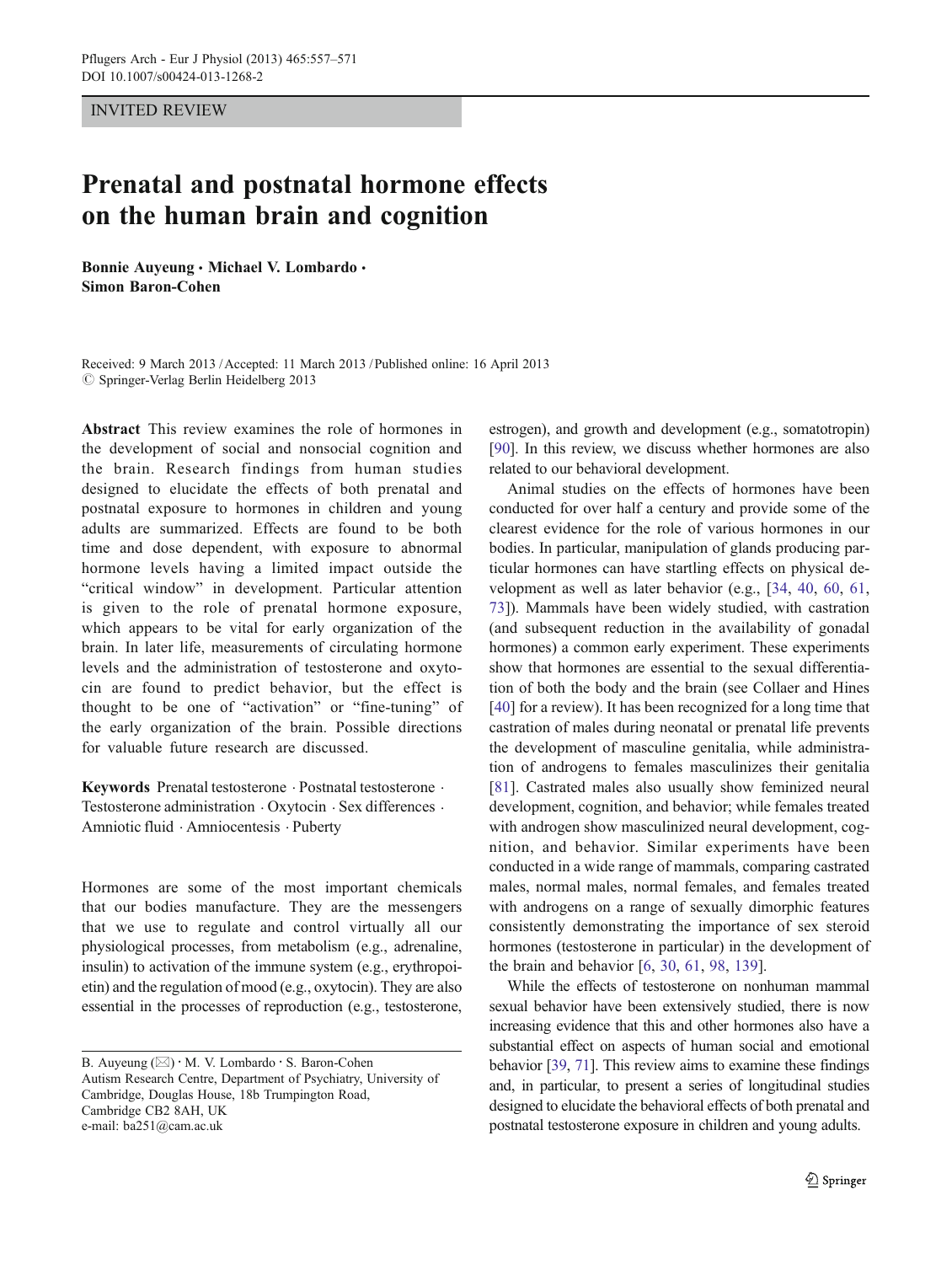#### <span id="page-1-0"></span>Timing and critical periods

The timing of hormonal effects is crucial when studying lasting effects on development. There are generally thought to be two types of hormonal effects: organizational and activational [\[109](#page-13-0)]. Organizational effects are most likely to occur during early development when most neural structures are being established, producing permanent changes in the brain [\[109\]](#page-13-0), whereas activational effects are short term and are dependent on current hormone levels. It is widely thought that organizational effects are maximal during certain critical periods of development. These are hypothetical windows of time in which a tissue can be formed [[71](#page-12-0)]. Outside the sensitive period, the effect of the hormone will be limited, protecting the animal from disruptive influences. This means, for example, that circulating sex hormones necessary for adult sexual functioning do not cause unwanted alterations to tissues, even though the same hormones might have been essential in laying down cellular organization during the initial development of those tissues.

Animal research has indicated that the critical period for sexual differentiation of the brain occurs when differences in serum testosterone are highest between sexes [\[40\]](#page-11-0). Therefore, it is likely that this is an important period for sexual differentiation of the human brain as well. It is difficult to get accurate measurements of hormone levels for humans, but studies that have sampled fetal serum, plasma, and amniotic fluid during pregnancy have indicated that for typical human males, there is a surge in fetal testosterone (FT) levels between weeks 8 and 24 of gestation, peaking around week 16 [\[2](#page-10-0), [36](#page-11-0), [115](#page-13-0), [116,](#page-13-0) [126\]](#page-13-0). During this period, male fetuses produce more than 2.5 times the levels observed in females [\[20\]](#page-11-0). There is then a decline to barely detectable levels from the end of this period until birth. As a result, it is expected that the most significant effects of FT on development are likely to occur within this window. For typical human females, levels are generally very low throughout pregnancy and childhood [\[71\]](#page-12-0).

In addition to the fetal surge, two other periods of elevated testosterone have been observed in typical males. The first takes place shortly after birth and reaches a peak when the child reaches approximately 3–4 months [[126\]](#page-13-0), and the second occurs around puberty. Figure 1 shows the typical sex differences in circulating testosterone levels during the prenatal and neonatal period.

# Prenatal hormone effects in humans

#### Studies in clinical conditions

Some naturally occurring clinical conditions render the human hormone environment abnormal. As we consider artificial manipulation of the hormone environment during critical periods of development to be unethical, such



Fig. 1 Circulating levels of testosterone in the human fetus and neonate. Males (blue line) have been shown to have higher levels of testosterone than females (red dashed line), particularly from about week 8 to 24 of gestation and week 2 to 26 of postnatal life. (Figure adapted from Hines [\[71\]](#page-12-0). Brain gender. New York, NY: Oxford University Press, Inc.)

conditions are a natural starting point for evaluating the impact of androgens and other hormones on development.

One such condition is congenital adrenal hyperplasia (CAH), a genetic disorder which causes excess adrenal production of androgen hormones (including testosterone and other hormones thought to be responsible for the development of masculinizing features) beginning prenatally in both males and females [[103\]](#page-13-0).

Studies of individuals with CAH have generally found that girls with the condition show masculinization of behavioral performance in activities such as spatial orientation, visualization, targeting, personality, cognitive abilities, and sexuality [\[64](#page-12-0), [74,](#page-12-0) [114\]](#page-13-0). Several research groups have reported that girls with CAH show increased male-typical toy, playmate, and activity preferences [[49,](#page-12-0) [70](#page-12-0), [71,](#page-12-0) [106\]](#page-13-0). The determining role of prenatal steroids in sex-role identity appears to be supported by studies of females with CAH who demonstrate a masculine bias on various personality inventories (e.g., Detachment and Indirect Aggression Scales, Aggression and Stress Reaction Scales, Reinish's Aggression Inventory) [[40\]](#page-11-0).

While CAH provides an opportunity to investigate the effects of additional androgen exposure, the relatively rare occurrence of CAH makes it difficult to obtain large-enough groups for generalization of research findings to the wider population. Researchers have also suggested that CAHrelated disease characteristics, rather than prenatal androgen exposure, could be responsible for the atypical cognitive profiles observed in this population [[51](#page-12-0), [112\]](#page-13-0).

Polycystic ovary syndrome (PCOS) is the most common endocrine disorder in women and affects an estimated 1 in 15 women worldwide. It is a heterogeneous disorder generally characterized by disruption of the ovulation cycle, a number of small cysts around the edge of their ovaries (polycystic ovaries), and excessive production and/or secretion of androgens (masculinizing hormones) referred to as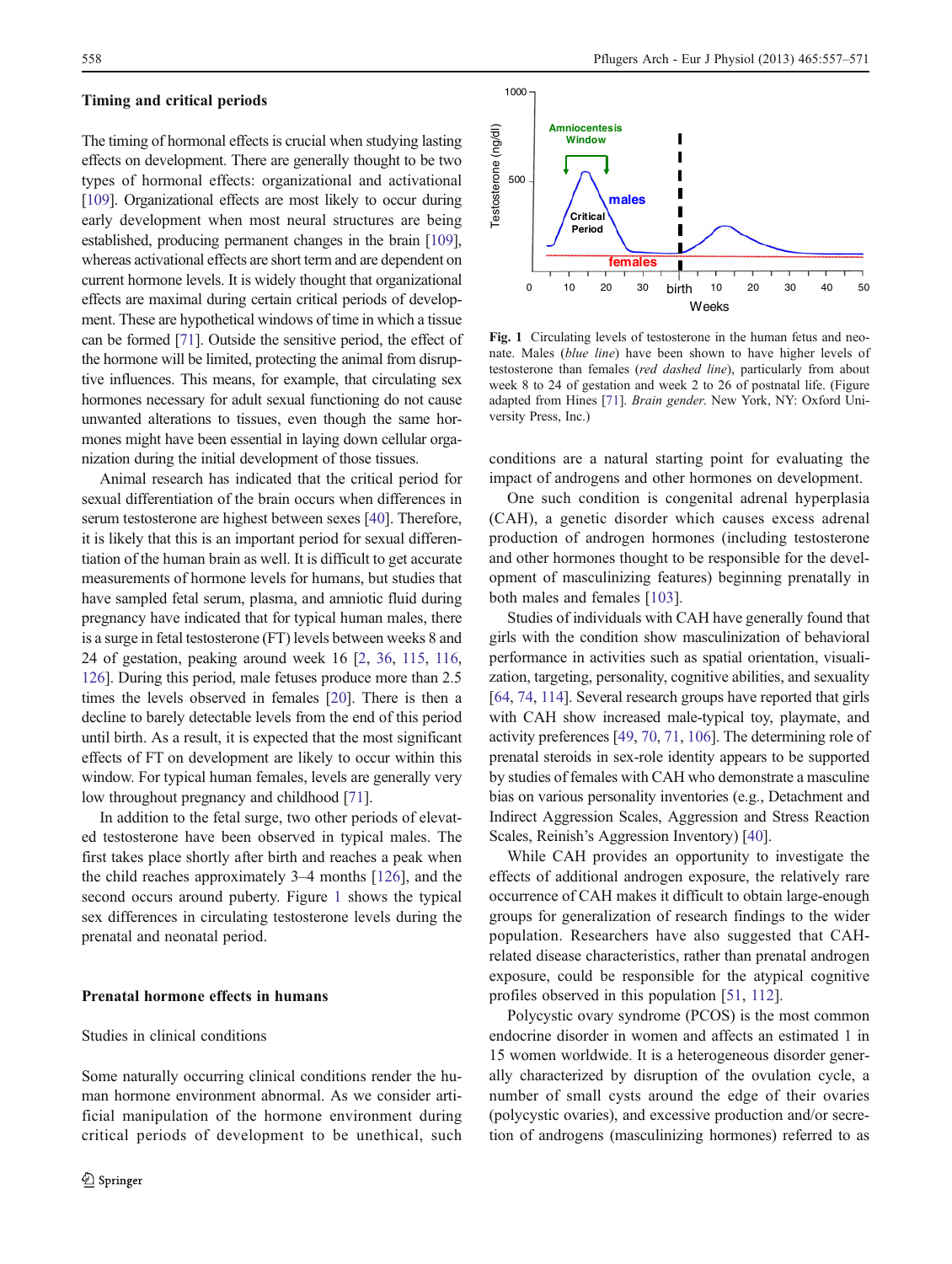"hyperandrogenism" [\[104](#page-13-0)]. A study of children of women with PCOS found that daughters of these women showed lower Empathy Quotient (EQ) scores, a measure where girls generally show higher scores than boys [[105\]](#page-13-0). In the same study, daughters of women with PCOS also showed higher Systemizing Quotient (SQ) scores, a measure where boys generally score higher than girls. These findings are consistent with the idea that PCOS increases androgen exposure in the womb and that this increased exposure leads to more masculinized behavior in later life.

#### Studies using amniotic fluid measurements

Amniocentesis is the process of extracting a sample of amniotic fluid during the second trimester of pregnancy to detect clinical abnormalities in mothers thought to be at risk. Amniocentesis is typically performed during a relatively narrow time window which is thought to coincide with the hypothesized critical period for human sexual differentiation (between approximately weeks 8 and 24 of gestation, see Fig. [1](#page-1-0)) [[71](#page-12-0)]. Samples taken this way indicate that both male and female human fetuses produce testosterone, with male fetuses producing on average 2.5 times the levels observed in females; see Fig. 2.

Males are exposed to testosterone from the fetal adrenals and testes. The female fetus is also exposed to androgens, but at much lower levels. In early prenatal life, this testosterone enters the amniotic fluid via diffusion through the fetal skin and later enters the fluid via fetal urination [[118](#page-13-0)]. Testosterone levels are also affected by other processes—the underproduction of aromatase may result in higher FT levels by impairing conversion of testosterone to estrogen [\[1](#page-10-0)]. Similarly, dihydrotestosterone is produced from testosterone



Fig. 2 Sex differences in amniotic fluid measurements. (Data obtained from the Cambridge Child Development Project). Circles indicate a small deviation from the mean. Stars indicate a large deviation from the mean

and may be a stronger activator of the androgen receptor than testosterone itself [[90\]](#page-13-0). While these processes limit the conclusions we can draw from a snapshot measurement of FT level in the amniotic fluid, it is a useful starting point from which to develop our understanding.

A number of studies have linked elevated levels of FT in the amniotic fluid with the masculinization of certain behaviors, beginning shortly after birth. In particular, the Cambridge Child Development Project is an ongoing longitudinal study investigating the relationship between prenatal hormone levels and the development of later behaviors [[15,](#page-11-0) [85](#page-12-0)]. Mothers of participating children had all undergone amniocentesis for clinical reasons. To date, these children have been tested postnatally at several time points.

# Eye contact at 12 months

Reduced eye contact is a characteristic common in children with autism [\[96](#page-13-0), [129](#page-13-0)]. The first study aimed to measure FT and estradiol levels in relation to eye contact in a sample of 70 typically developing 12-month-old children [[96\]](#page-13-0). Frequency and duration of eye contact were measured using videotaped sessions. Sex differences were found, with girls making significantly more eye contact than boys. The amount of eye contact varied with FT levels when the sexes were combined and also within the boys' group [\[96](#page-13-0)]. No relationships were observed between the outcome and estradiol levels. Results were taken to indicate that FT may play a role in shaping the neural mechanisms underlying social development [\[96](#page-13-0)].

# Vocabulary size at 18–24 months

Another study of 87 children focused on the relationship between vocabulary size in relation to FT and estradiol levels from amniocentesis. Vocabulary size was measured at both 18 and 24 months of age using the Communicative Development Inventory, a self-administered checklist of words for parents to complete [\[63](#page-12-0)]. Girls were found to have significantly larger vocabularies than boys at both time points [\[97](#page-13-0)], and results showed that levels of FT inversely predicted the rate of vocabulary development [\[97](#page-13-0)].

# Autistic traits in toddlers at 18–24 months

Autism spectrum conditions (ASCs) are a group of related conditions characterized by impairments in reciprocal social interaction and communication, alongside strongly repetitive behaviors and unusually narrow interests [[5](#page-10-0)]. It has been well documented that autism is much more prevalent in males than females [[32,](#page-11-0) [58](#page-12-0)], so the possibility that androgens may have a role to play in the etiology of these conditions was explored.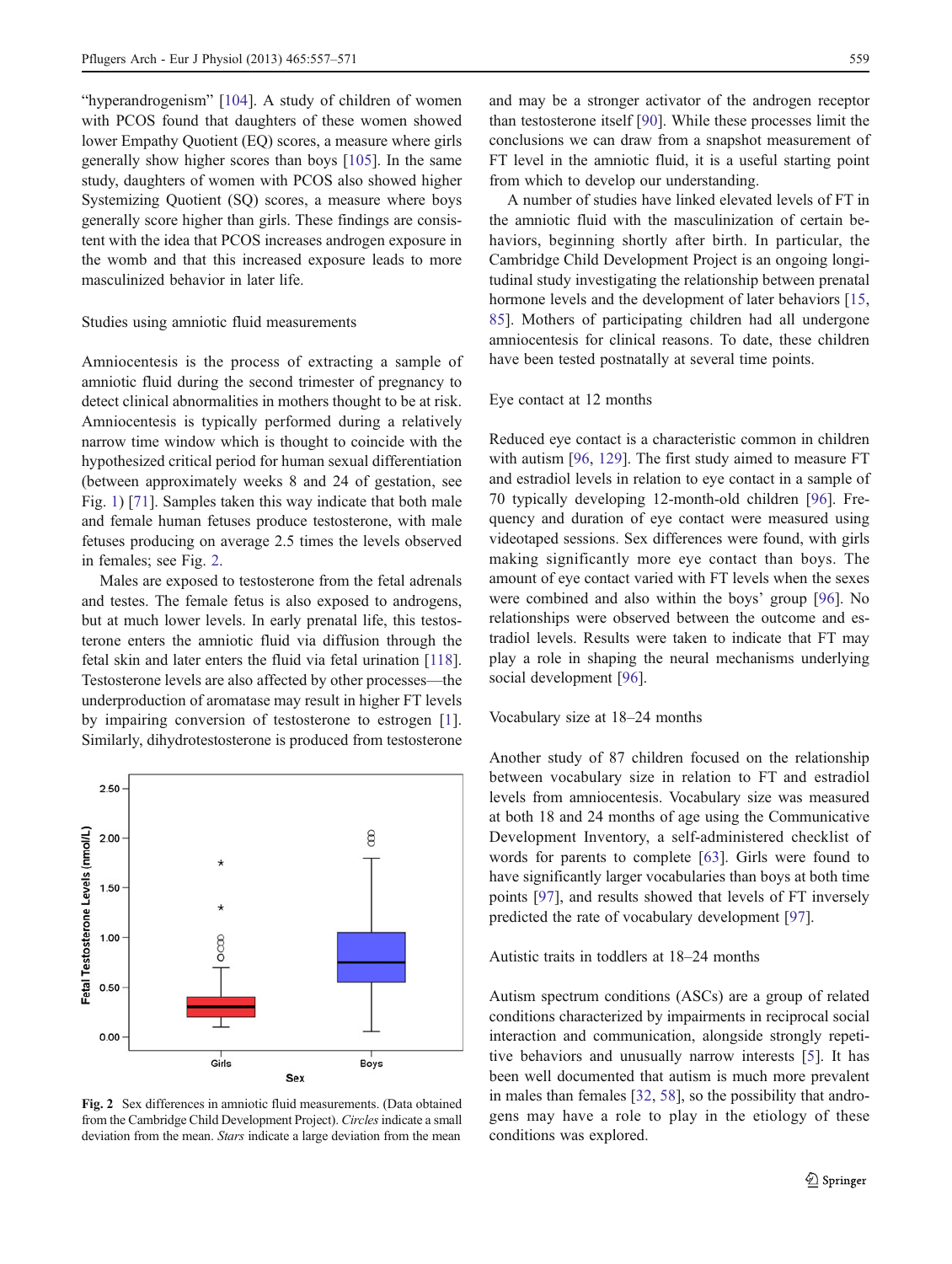Studies have examined the effects of FT on the later development of autism and autistic traits. In the first of these studies, autistic traits were measured using the Quantitative Checklist for Autism in Toddlers (Q-CHAT) [[4\]](#page-10-0). This questionnaire has been used to measure autistic traits elsewhere and has been validated by following children throughout their early development (Fig. 3 shows an example question).

The Q-CHAT questionnaire was administered to mothers who had also undergone amniocentesis, providing measurements of FT level and fetal estradiol (FE)—a second hormone which forms prenatally from testosterone and is considered to be the most biologically active estrogen [\[40](#page-11-0)]. Samples of postnatal testosterone (PT) levels were also taken from saliva at 3–4 months of age in a small sample of these children. The study revealed a significant sex difference in autistic traits, with boys scoring higher (indicating more autistic traits) than girls. Q-CHAT scores were predicted by FT levels only, with both sex and the FT/sex interaction excluded from the model [\[13](#page-11-0)].

The relationship between FT and Q-CHAT score was also visible within the subset of children who participated in the follow-up study measuring PT levels at 3–4 months. However, no relationships between FE, PT levels, and Q-CHAT scores were observed. In addition, FE and PT levels showed no sex differences or relationships with FT levels [[7\]](#page-10-0).

Use of mental and affective language at 4 years

The Cambridge Child Development study has also completed much longer-term studies, with participants recruited at amniocentesis being followed up 4–5 years after birth. This has provided the opportunity to establish a much greater understanding of how FT levels could affect behavioral development in later life.

Thirty-eight children completed a "moving geometric shapes" task at age 4. The children were asked to describe cartoons with two moving triangles whose interaction with each other suggested social relationships and psychological motivations [\[87](#page-12-0)]. Sex differences were observed, with girls using more mental and affective state terms to describe the

• Does your child point to share interest with you (e.g. pointing at an interesting sight)?



o impossible

Fig. 3 Example items from the Q-CHAT

cartoons compared to boys; however, no relationships between FT levels and mental or affective state terms were observed. Girls were found to use more intentional propositions than males, and a negative relationship between FT levels and frequency of intentional propositions was observed when the sexes were combined and in boys. Boys used more neutral propositions than females. FT was related to the frequency of neutral propositions when the sexes were combined.

Social relationships and narrow interests at age 4 years

A separate follow-up study at 4 years of age utilized the Children's Communication Checklist—a questionnaire designed to screen for communication difficulties in children 4–16 years of age [[24\]](#page-11-0). A quality of social relationships subscale demonstrated an association between higher FT levels and poorer quality of social relationships for both sexes combined (but not within each sex). A lack of significant correlations within each sex was thought to be a result of the small sample size  $(n=58)$ .

Levels of FT were also associated with a subscale for narrower interests when the sexes were combined and also within boys [[86\]](#page-12-0). This within-sex result is interesting since it suggests that this subscale of the measurement is sensitive to even moderate changes in FT level. Sex differences were also reported, with males scoring higher (i.e., having more narrow interests) than females [[86\]](#page-12-0).

Gender-typical play at 6–9 years

At 6–9 years of age, the children from the Cambridge Child Development Project were followed up using the Pre-School Activities Inventory (PSAI). This is a standardized questionnaire measure of gender-typical play in both boys and girls. The PSAI includes 24 items and is completed by a parent to describe the child's behavior. Higher scores reflect more male-typical behavior, and females with CAH obtain elevated (more male-typical) scores in the PSAI [[72](#page-12-0)], suggesting sensitivity to the effects of prenatal androgen exposure. A significant relationship was found between FT levels and sexually differentiated play behavior in both girls and boys [\[9](#page-11-0)].

#### Gender-role behavior at 6–9 years

The Bem Sex Role Inventory (BSRI) is a questionnaire developed to measure feminine and masculine personality traits on the basis of cultural definitions of sex-typed social desirability [[21\]](#page-11-0). This is a 60-item (20 feminine, 20 masculine, and 20 non-gender-related items) questionnaire. Examination of scores in this measure indicated that higher FT levels are associated with higher masculinity scores in the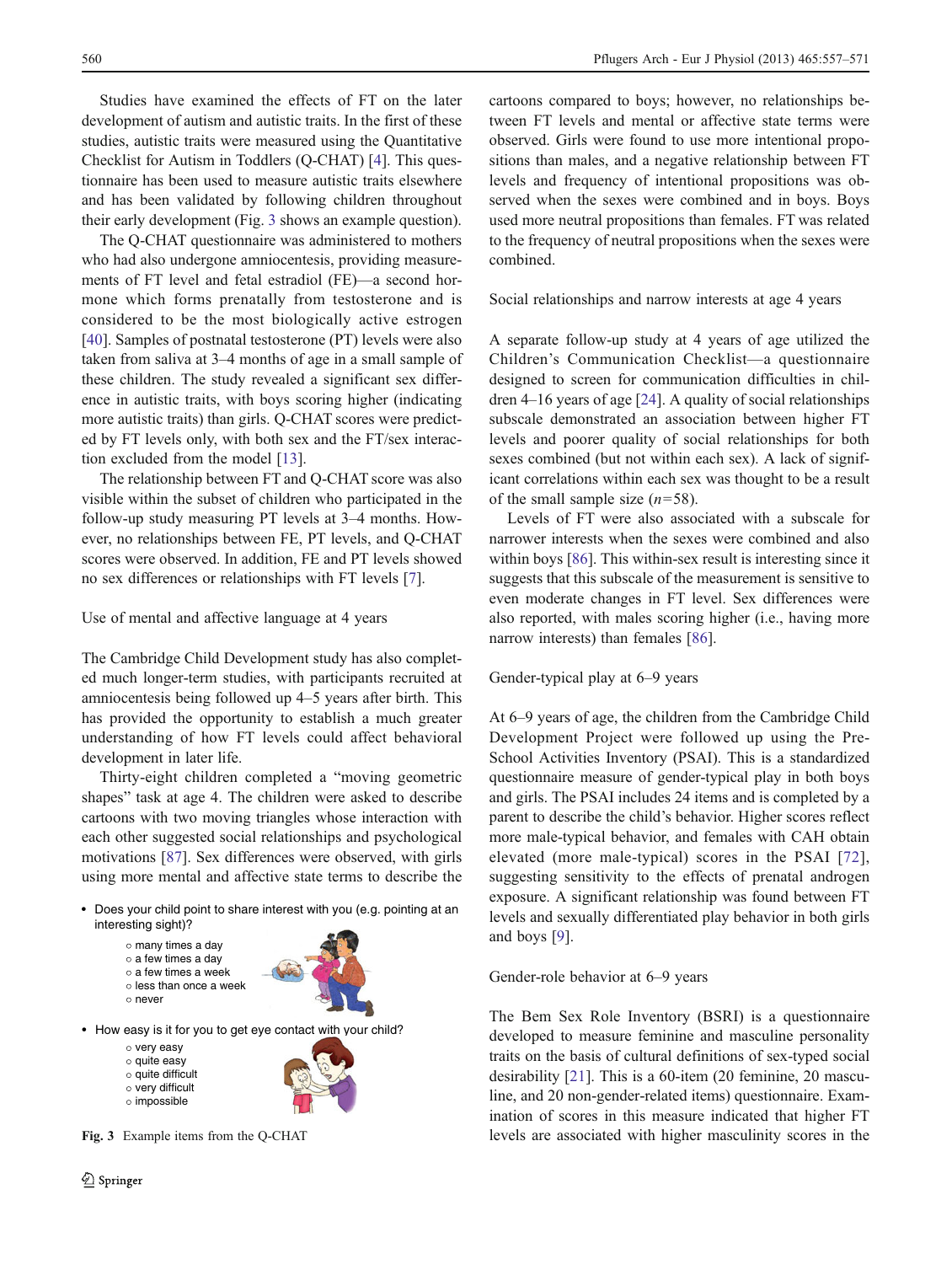BSRI when boys and girls were examined together and when girls were examined alone. No relationships were found between FT levels and scores in the femininity scale. Within-sex results suggest that girls exposed to higher testosterone levels in utero are perceived as exhibiting more masculinized behavior [[7\]](#page-10-0).

# Mind reading at 6–9 years

Mind reading is the ability to put oneself into the mind of another person and infer what the person is thinking or feeling. It is also referred to as theory of mind [\[91\]](#page-13-0) or mentalizing [[55\]](#page-12-0). One method of measuring an individual's capability for mentalizing is the child version of the "Reading the Mind in the Eyes" test. This measure consists of 28 pictures from the eye region of the face, with each depicting a mental state— some including subtle emotions [[16\]](#page-11-0). Figure 4 shows an example item, with four emotions for the participant to choose from (the correct answer is "a bit worried").

Results from this study revealed a significant negative correlation with FT—with higher levels predicting lower mind reading capability. Within-sex analyses revealed a significant negative correlation between FT and the eyes test within both the boys' and girls' groups [\[33](#page-11-0)]. The significance within each sex points to a much more sensitive dependency on FT level than in the entire population, where boys have much higher levels of FT.

## Empathy and systemizing at 6–9 years

Empathy has been described as the drive to identify another person's emotions and thoughts and to respond to these appropriately [\[14](#page-11-0)]. This is an aspect of social interaction where there is usually a strong advantage for females. Sex differences in the precursors of empathy are seen from birth, with female babies showing a stronger preference for looking at social stimuli (faces) 24 h after birth [\[41](#page-11-0)] and more eye contact at 12 months of age [[96\]](#page-13-0). Girls also tend to show more comforting, sad expressions or sympathetic vocalizations than boys when witnessing another's distress as early as 1 year of age [[76\]](#page-12-0).



Fig. 4 Example item from the children's Reading the Mind in the Eyes Test. The child is asked to indicate which of the four choices best describes what the person in the picture is feeling

Systemizing has been defined as the drive to analyze, explore, and construct a system [\[14](#page-11-0)]. Systemizing allows one to predict the behavior of a system and to control it. A system is defined as something that takes inputs, which can then be operated on in variable ways, to deliver different outputs in a rule-governed way. A growing body of evidence suggests that, on average, males spontaneously systemize to a greater degree than females. Boys, on average, engage in more mechanical and constructional play than girls [[22](#page-11-0), [92](#page-13-0)]. This sex difference in toy choice has been observed in humans as early as the first year of life [\[125\]](#page-13-0), as well as in nonhuman primates [[3\]](#page-10-0), suggesting the possibility of a biological basis for these preferences. Boys are better than girls at using directional cues in map reading and map making [\[19](#page-11-0), [56,](#page-12-0) [82\]](#page-12-0). They are also more accurate on the Mental Rotation Test [\[80](#page-12-0), [100\]](#page-13-0) and the Rod and Frame Test [[23,](#page-11-0) [141](#page-14-0)]. All of these can be seen as involving systemizing since they involve relating input to output via a lawful operation.

The Cambridge Child Development study has developed parental questionnaires to assess a child's capability in the above dimensions: the Empathy Quotient (EQ-C) and Systemizing Quotient (SQ-C). These questionnaires are based on similar versions for adolescents and adults, which have consistently identified significant differences between males and females [[8,](#page-10-0) [138\]](#page-14-0). Although limited by the questionnaire format, these measures have the advantage that parents observe their child's behavior in a wide number of contexts.

Girls generally scored higher than boys on the EQ-C at ages 6–8 years. When scores were compared with prenatal measurements of FT, a significant negative correlation between FT levels and EQ-C score was observed when the sexes were combined and also within boys [\[33](#page-11-0)].

Results for the SQ-C showed that boys scored significantly higher than girls on this scale. A significant positive association was found between SQ-C and FT levels when boys and girls were examined together. When sexes were examined together, the only significant predictor was FT. Sex was not included in the final regression model, suggesting that FT levels could play a greater role than the child's sex in terms of differences in systemizing preference [\[10](#page-11-0)].

The dimensions of Empathizing and Systemizing are also useful to our understanding of autism. Administration of a wide variety of tasks measuring the ability to empathize has demonstrated that individuals with an ASC are much weaker in this area. Conversely, there is some evidence that some individuals with an ASC are better at tasks that involve systemizing.

#### Autistic traits at 6–9 years of age

In order to further evaluate the potential effects of prenatal exposure to testosterone on the development of autistic behaviors in later life, FT measurements were directly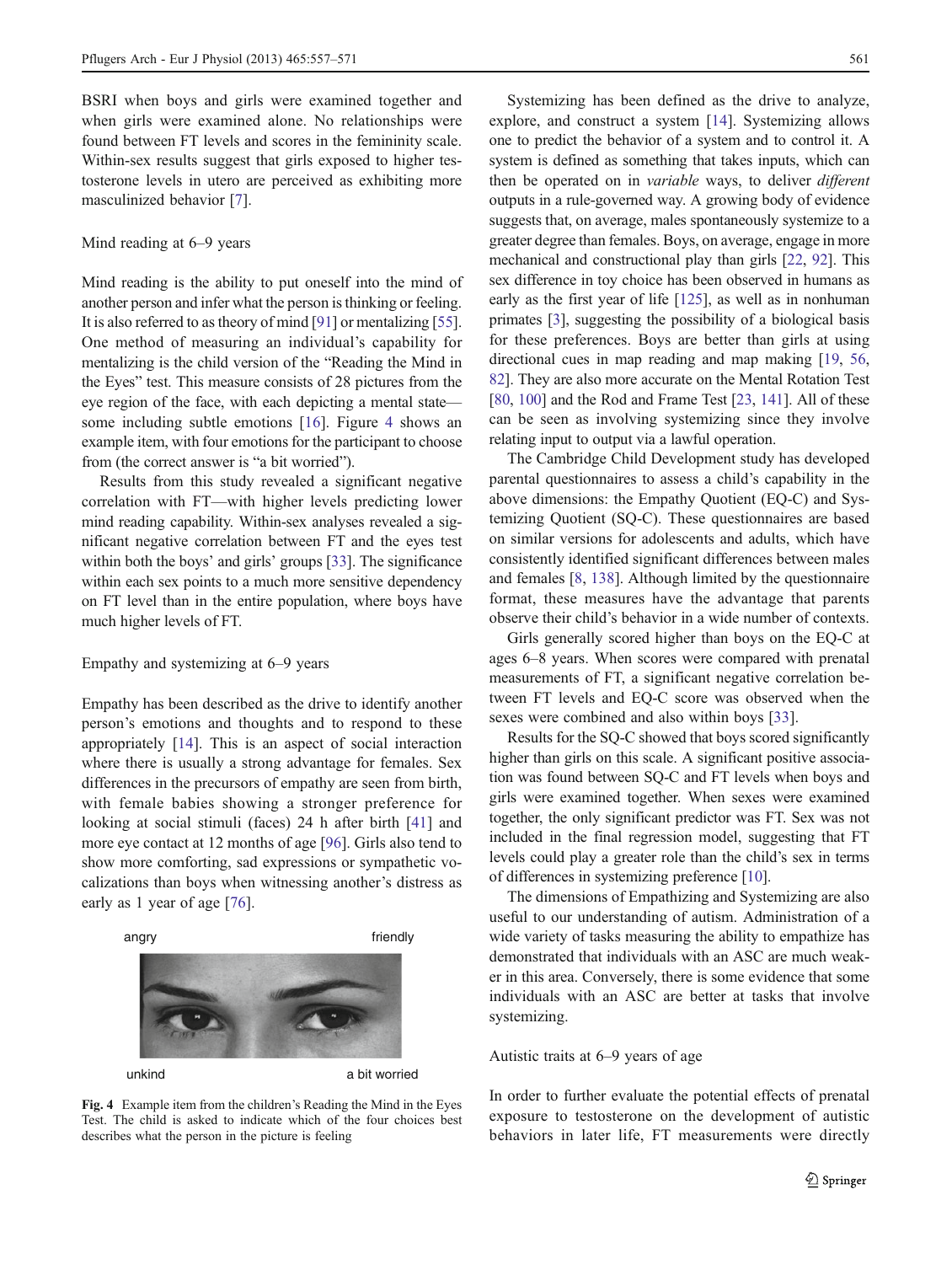<span id="page-5-0"></span>evaluated against a child's score on the Childhood Autism Spectrum Test (CAST) [[123,](#page-13-0) [140](#page-14-0)] and the Child Autism Spectrum Quotient (AQ-Child) [[12\]](#page-11-0). The CAST is a validated and widely used autism screening measure used to detect who is at risk for ASC. The AQ-Child is a measure that quantifies autistic traits and has been used widely in research.

FT levels were positively associated with higher scores (indicating greater number of autistic traits) on both the CAST and the AQ-Child. For the AQ-Child, this relationship was seen within both the male and female groups as well as when the sexes were combined, suggesting that this is an effect of FT rather than an effect of sex. The relationship between CAST scores and FT was also seen within boys, but not girls [\[11](#page-11-0)].

## Summary of the Cambridge Child Development Project

Table 1 describes the measures used in the Cambridge Child Development Project to identify sex differences in behavior and the links with FT for boys and girls together. For each measure, we describe the direction of the sex differences (if present). The final columns indicate whether FT levels (independent of sex) were a significant predictor in the associated regression analyses.

#### FT and the brain

Results from the above studies suggest that higher prenatal hormone levels contribute to greater masculinization of behavior. In order to understand some of the mechanisms by which this could take place, we have recently

extended our investigation into how FT may affect brain development.

Increased FT levels have been shown to affect brain morphology, showing a significant relationship with increased rightward asymmetry (e.g., right  $>$  left) of a posterior subsection of the callosum [[35\]](#page-11-0). FT also influences later cortical gray matter volume, which has been observed to be sexually dimorphic [\[94](#page-13-0)]. Higher FT predicted increased gray matter in the right temporo-parietal junction, and this brain region shows a male > female pattern of sexual dimorphism. The right temporo-parietal junction is one region that is associated with tasks requiring one to think about other people's thoughts and mental states [\[121](#page-13-0)], suggesting a link between FT exposure and the neural development of mentalizing. Similarly, the gray matter in the planum temporale and posterior lateral orbitofrontal cortex is inversely related to FT levels and also show a female > male pattern of sexual dimorphism. Thus, FT predicts development of gray matter in directions that are congruent with observed sexual dimorphism and is indicative of the organizational nature of its influence on sexually dimorphic brain development; see Fig. [5.](#page-6-0)

Recent studies on functional brain response have also indicated that higher levels of FT predict enhanced sensitivity to positive (happy faces) compared to negatively valenced information (fear faces) in reward-related structures within the striatum. Furthermore, the effect FT has on influencing sensitivity to positive over negatively valenced information mediates the relationship FT has on predicting later behavioral approach tendencies (e.g., When my child sees an opportunity for something, he/she gets excited right away) [[93\]](#page-13-0).

Table 1 Cambridge Child Development Project results

| Characteristic                | Measure                                  | Child age      | Sex difference  | FT sig. predictor |
|-------------------------------|------------------------------------------|----------------|-----------------|-------------------|
|                               |                                          |                |                 |                   |
| Vocabulary size               | Communicative Development Inventory      | $18-24$ months | Yes $(F > M)$   | Yes               |
| Mental and affective language | <b>Intentional Propositions</b>          | 4 years        | Yes $(F > M)$   | Yes               |
| Restricted interests          | Children's Communication Checklist       | 4 years        | Yes $(F \le M)$ | Yes               |
| Social relationships          | Children's Communication Checklist       | 4 years        | Yes $(F > M)$   | Yes               |
| Gender-typical play           | Pre-School Activities Inventory          | $6-9$ years    | Yes $(F \le M)$ | Yes               |
| Gender-role behavior          | Bem Sex Role Inventory Femininity Total  | $6-9$ years    | Yes $(F > M)$   | $\mathbf{a}$      |
|                               | Bem Sex Role Inventory Masculinity Total |                | Yes $(F \le M)$ | Yes               |
| Mind Reading                  | Reading the Mind in the Eyes             | $6-9$ years    | No              | Yes               |
| Empathy                       | <b>Empathy Quotient</b>                  | $6-9$ years    | Yes $(F > M)$   | No                |
| Systemizing                   | <b>Systemizing Quotient</b>              | $6-9$ years    | Yes $(F \le M)$ | Yes               |
| Autistic traits               | O-CHAT                                   | $18-24$ months | Yes $(F \le M)$ | Yes               |
| Autistic traits               | AO-Child                                 | $6-10$ years   | Yes $(F \le M)$ | Yes               |
| Autistic traits               | CAST                                     | $6-10$ years   | Yes $(F \le M)$ | Yes               |

<sup>a</sup> A regression analysis was not conducted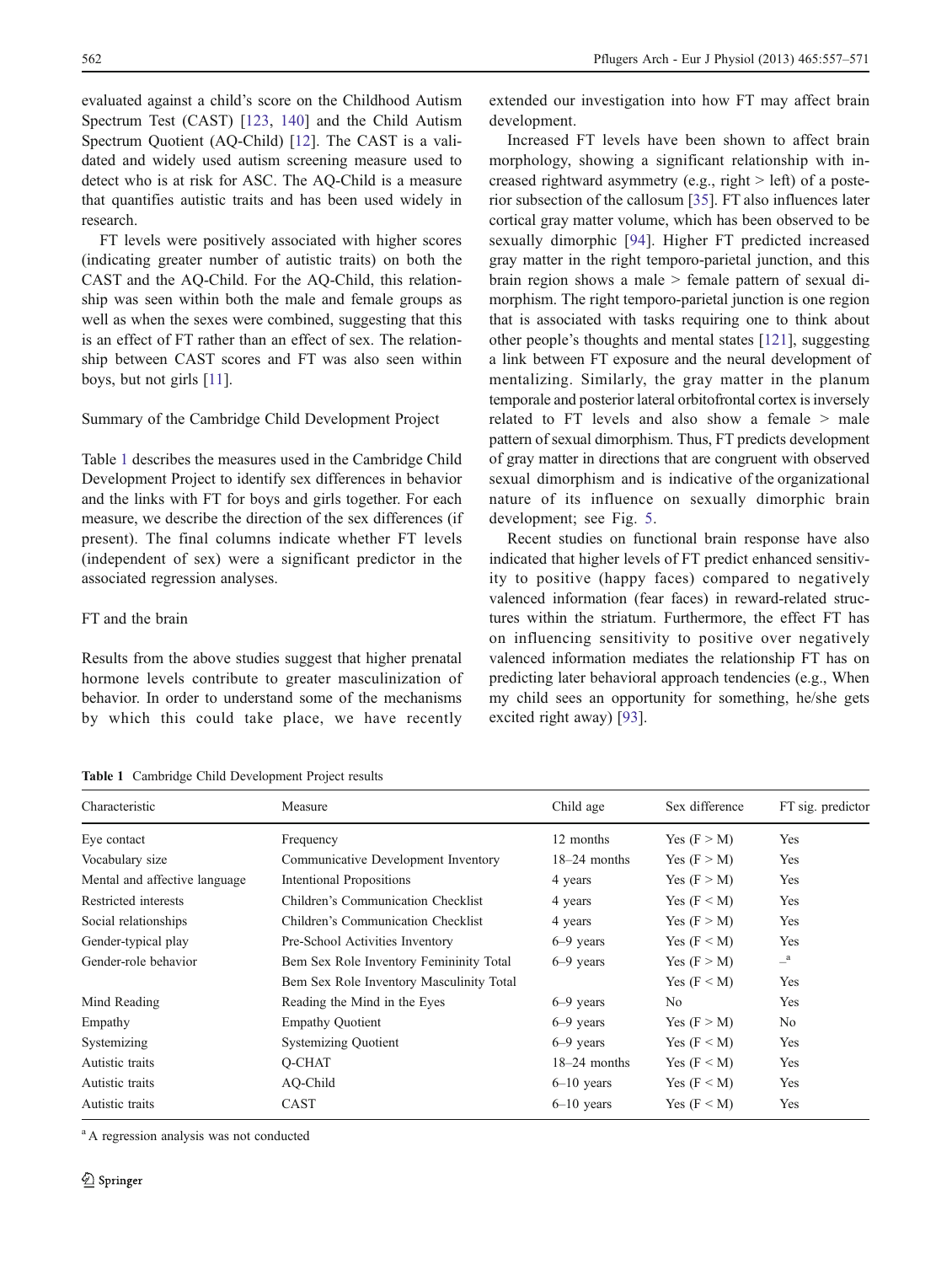<span id="page-6-0"></span>Fig. 5 FT correlations with gray matter volume. a Areas where FT predicts local gray matter volume. Red/orange voxels denote positive correlations; blue voxels denote negative correlations. b Areas of sexual dimorphism in local GM volume. Red/orange voxels denote a male > female pattern; blue voxels denote a female > male pattern. (Figure from

Lombardo et al., [[94](#page-13-0)])



Limitations of measuring prenatal exposure to hormones in amniotic fluid

The findings presented in Table [1](#page-5-0) make use of testosterone levels in amniotic fluid (via amniocentesis). The benefit of this method is that it provides a sample which is close to the fetus and which is collected as part of normal clinical practice for mothers thought to be at risk of complications during pregnancy or birth. Amniocentesis is generally also conducted in a fairly narrow time window, aiding repeatability of measurements. Ideally, it would be best to make direct measurements of testosterone at regular intervals throughout gestation and into postnatal life. Even for amniocentesis, it is not currently possible to obtain repeated samples of FT because the procedure carries a risk of causing miscarriage (of about  $1 \frac{9}{0}$  [\[42,](#page-11-0) [120](#page-13-0)]. It is also known that hormones fluctuate during the day and between days, even in fetuses [[124,](#page-13-0) [137](#page-14-0)].

Given the estimated timeline for testosterone secretion, the most promising time to measure FT is probably at prenatal weeks 8 to 24 [\[126](#page-13-0)], but this is still a relatively wide range. Research on nonhuman primates has also shown that androgens masculinize different behaviors at different times during gestation, suggesting that different behaviors may also have different sensitive periods for development [[60](#page-12-0)].

For all these reasons, the inferences we can therefore draw about the single measurement of FT are necessarily limited. At the same time, a significant correlation between amniotic FT and a behavior should represent a conservative estimate of the potential effect of FT exposure on that behavior.

Human behavior is complex, and biological, social, or cultural factors are continuously interacting, making it challenging to investigate the causes of behavior. To the extent that social factors have been considered within the experiments presented so far, these have been restricted to certain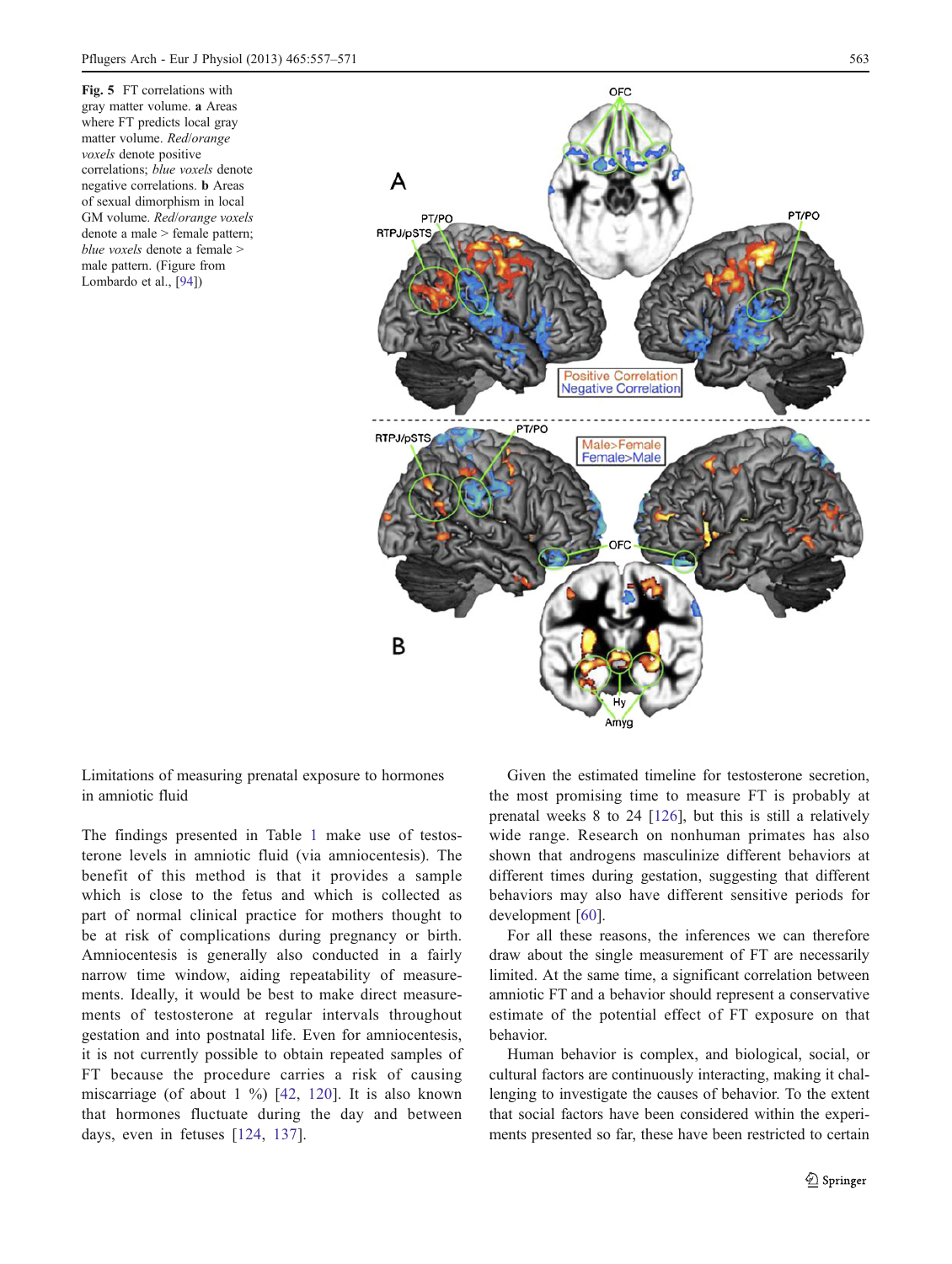demographic variables (such as maternal age, parental education, and number of siblings), and behaviors and traits are likely to be influenced by a range of social factors that have not been measured in these studies.

# Postnatal hormone effects in humans

#### Studies of current (activational) hormones

Studies of postnatal hormone exposure have examined the effects of current (or activational) hormones. The most obvious example of postnatal hormone exposure is during puberty—a major period of hormonal, physical, and behavioral change and development.

Studies in nonhuman mammals have investigated whether changes during puberty indicate a critical period for the effects of steroid hormones. One study showed that gonadectomy in male ferrets before puberty but after the early critical period did not affect sexual development when these animals were treated with testosterone in adulthood [\[17](#page-11-0)]. A study in rats showed that early steroid hormone deprivation resulted in systemic reduction in sensitivity to later androgen effects [[59\]](#page-12-0). More recent findings suggest that steroid hormones during puberty have an activational affect on brain development [[122\]](#page-13-0). These results indicate that although the critical window during perinatal development is vitally important for early sexual differentiation of the brain, the pubertal period also plays a large role in "fine-tuning" the organizational effects of steroid hormones [[119](#page-13-0)].

In the area of physical development, it is well known that during puberty changes in adrenal androgens, rapid growth in body size, changes in fat composition, and the development of secondary sex characteristics occur [[54](#page-12-0)]. In contrast, the studies examining the relationships between puberty, hormone changes, and the effects on social and emotional behavior have been relatively few. This is because the onset of puberty varies greatly between individuals as well as between sexes, so recruitment of appropriate age groups can be difficult. In addition, there is little research on this age group due to the discomfort and embarrassment that may occur when trying to obtain reliable and accurate information on sexual maturation. Other studies have relied on parental or self-report measures of puberty, which can also have difficulties [[107](#page-13-0)]. It is also very difficult to disentangle the many physical aspects of maturation from the co-occurring changes in social and cultural status that are associated with this age group.

Much of what is known about adolescent development in humans comes from studies that do not specifically include biological measures of pubertal development (such as hormone levels). For example, there is evidence suggesting that brain regions such as the rostral prefrontal cortex which are involved in certain executive functions are still developing

during adolescence [\[48](#page-12-0)]. A study that used a narrow age range and measures of pubertal development showed a positive correlation between pubertal development and an increased tendency towards sensation seeking [[99](#page-13-0)]. The increase in sensation seeking during puberty may relate to the increase in risk taking observed in adolescents, which seems to decline in adulthood [\[145](#page-14-0)]. However, how the development of these systems might be related to the effect of puberty or changes in steroid hormones is not known.

Efforts have also been made to examine the links between both prenatal as well as activational hormone effects on aggressive behavior in same-sex and opposite-sex twins, with the assumption that girls from pairs of opposite-sex twins are exposed to higher levels of prenatal testosterone compared to same-sex twin girls. The researchers hoped to control for postnatal environmental effects by comparing data with similar measurements of same-sex female twins. In this study, the Dutch translation of the Reinisch Aggression Inventory (RAI) [\[113\]](#page-13-0) and the Dutch translation of a modified version of the Olweus Multifaceted Aggression Inventory (OMAI) [\[52](#page-12-0)] were used to measure aggression in 74 opposite-sex and 55 same-sex 13-year-old twin pairs. Opposite-sex twin girls scored in the masculine direction on the withdrawal and verbal aggression subscales of the RAI, whereas no differences were observed between same-sex and opposite-sex twin girls on the OMAI. These differences may have existed because the RAI measures how prone an individual is to aggressive behavior, whereas the OMAI focuses on overt aggressive behavior [\[38](#page-11-0)]. The activational effects of testosterone were assessed using salivary testosterone measures in addition to a measure of pubertal status using the Tanner drawings [\[130](#page-14-0)]. Although there was some evidence of associations between free testosterone levels and personality traits (such as aggressive impulses and boredom susceptibility in boys, and experience seeking and extraversion in girls), the authors concluded that at this age, no clear associations between circulating testosterone levels and behavioral traits were apparent [[38\]](#page-11-0).

More recently, sex differences were observed in the relationship between circulating testosterone levels using bloodspot samples and thickness in areas of the brain which are associated with high androgen receptor density (including the left inferior parietal lobule, middle temporal gyrus, calcarine sulcus, and right lingual gyrus) [[29](#page-11-0)]. These findings provide new evidence for the role of testosterone in pubertal structural brain development and sexual differentiation; however, further work is needed to ascertain how these changes may relate to social, cognitive, and emotional development.

#### Studies of testosterone administration

The majority of findings discussed so far have relied on observations in clinical conditions characterized by atypical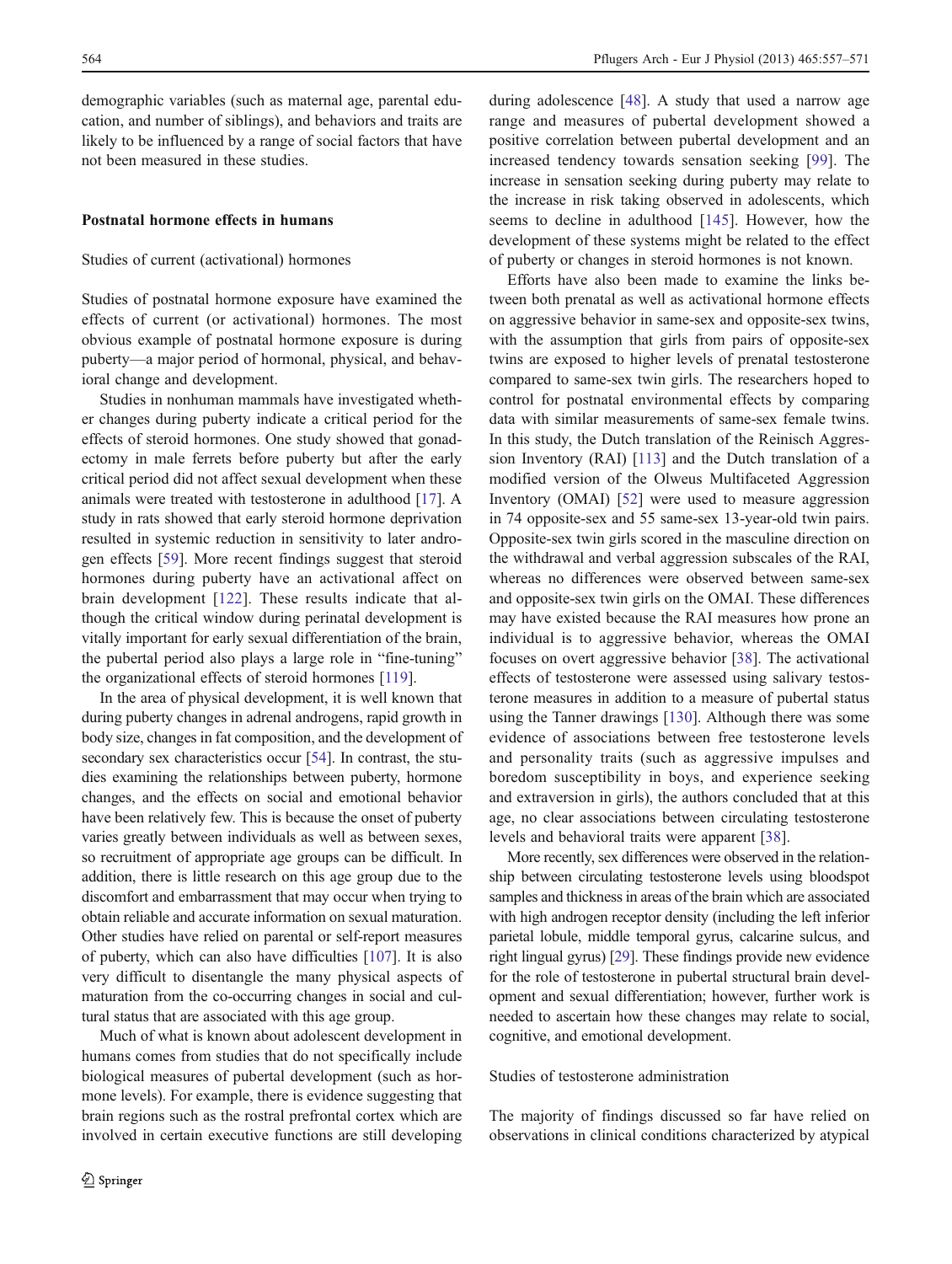exposure to hormones or by obtaining samples of amniotic fluid, blood, or saliva to measure hormone levels and relating these to measurements of interest. In some cases, it is also possible to study the effects of directly altering circulating hormone levels (though prenatal manipulation of hormone levels is considered too dangerous and unethical). Recent studies in adult women have used a sublingual administration of testosterone, leading to a short-term large increase in circulating testosterone. Using this method, a series of studies have examined the effects of a single dose of testosterone versus placebo on social and emotional be-havior (see Bos et al. [\[27](#page-11-0)] for a review).

Administration studies have shown that testosterone decreases theory of mind and facial emotion recognition in these women. Using the Reading the Mind in the Eyes test, a measure examining subtle emotion and mental states from pictures of the eye region, testosterone administration led to lower scores compared to placebo [\[134](#page-14-0)]. Interestingly, the 2D:4D digit length ratios (thought to be a proxy for prenatal hormone exposure) of the women tested in this study predicted approximately 50 % of the variance in the effect of testosterone on task performance. The authors suggest that the testosterone administration effect may be primed by prenatal exposure to testosterone [[134](#page-14-0)].

Testosterone administration has also been shown to decrease recognition of angry expressions, and the authors hypothesize that testosterone may reduce the recognition of social threat, which may point towards a role for testosterone in social aggression [[133](#page-14-0)]. Angry faces may be an implicit signal of threat or competition, and testosterone administration has also been shown to increase gaze to the eye region of threatening faces that are viewed unconsciously, suggesting a role for testosterone in implicit social dominance [\[131\]](#page-14-0). Testosterone has also been shown to reduce empathic facial imitation [[68\]](#page-12-0). In a functional MRI (fMRI) study, testosterone administration activated areas such as the orbitofrontal cortex and amygdala (both considered to be emotion processing regions) when looking at angry-versus-happy facial expressions, again suggesting a role for testosterone in social threat [\[69\]](#page-12-0). A recent fMRI study also suggests that administration of testosterone alters functional connectivity between brain regions when looking at social stimuli. Testosterone (vs. placebo) decreases connectivity between the amygdala and orbitofrontal cortex (OFC) [\[26](#page-11-0)], and amygdala activation shifts away from the OFC towards the thalamus [[136](#page-14-0)].

Testosterone is also related to trust. Administration of testosterone is related to rating pictures as being less trustworthy compared to placebo, even when baseline testosterone levels do not differ [\[28\]](#page-11-0). Administration of testosterone increases the responsiveness of the amygdala to untrustworthy faces, perhaps due to heightened social vigilance [\[26\]](#page-11-0).

Testosterone decreases the amount of collaboration between two participants by increasing the egocentricity of the individual's choices [\[143](#page-14-0)] and decreases generosity [[144\]](#page-14-0). However, another study found that testosterone administration increases social cooperation in individuals with low levels of prenatal testosterone exposure (measured using 2D:4D ratio) [\[132](#page-14-0)], which provides some evidence that responses following testosterone administration may be in part dependent on early organizational effects. Following testosterone (vs. placebo) administration, women have increased activation in the thalamo-cingulate region, insula, and the cerebellum in response to infant crying, indicating testosterone may have a role in modulating parental care [\[25](#page-11-0)].

Testosterone also affects responsivity to reward. Using the Iowa gambling task, women show an increase in risk taking after testosterone administration [[135\]](#page-14-0). Using a monetary incentive delay task, testosterone administration increases ventral striatum activation, associated with reward anticipation, in individuals with low appetitive motivation (behavior directed toward goals that are usually associated with reward processes) [\[67](#page-12-0)].

Participants who believe that they received testosterone, regardless of whether they actually received it or not, behave more unfairly than those who believed that they were treated with placebo. In fact, testosterone administration increases the frequency of fair bargaining [[50\]](#page-12-0).

Although these studies provide interesting and novel evidence for testosterone administration effects, the sample sizes are small and further replication of the results is needed. These studies also include mainly females, and while they do control for the phase of the menstrual cycle, which itself predicts emotion recognition [[43\]](#page-11-0) and brain function (e.g., amygdala response) [[44\]](#page-11-0), many of the women are also using oral contraceptives which suppress ovarian hormone production [[53](#page-12-0)]. The effects of how all these factors interact and the effects of social and emotional behavior need further investigation.

#### Studies of oxytocin administration

Oxytocin is another hormone that has been shown to be essential to our social functioning. Interestingly, research examining the administration of oxytocin has shown seemingly "opposite" results to those found for testosterone when examining its effect on aspects of human social behavior.

Oxytocin production is unique to mammals, and a great deal of research has investigated the critical role it plays in the social behavior of nonhuman mammals. Studies have shown that oxytocin is associated with social memory [\[111\]](#page-13-0), affiliation [[79,](#page-12-0) [142](#page-14-0)], and pair bonding in animals [[31](#page-11-0), [77,](#page-12-0) [78](#page-12-0)], and some researchers have suggested that oxytocin may also play a largely social role in human behavior [\[66](#page-12-0)].

Studies in humans are at an early stage but are gradually revealing some potentially useful results. In one of the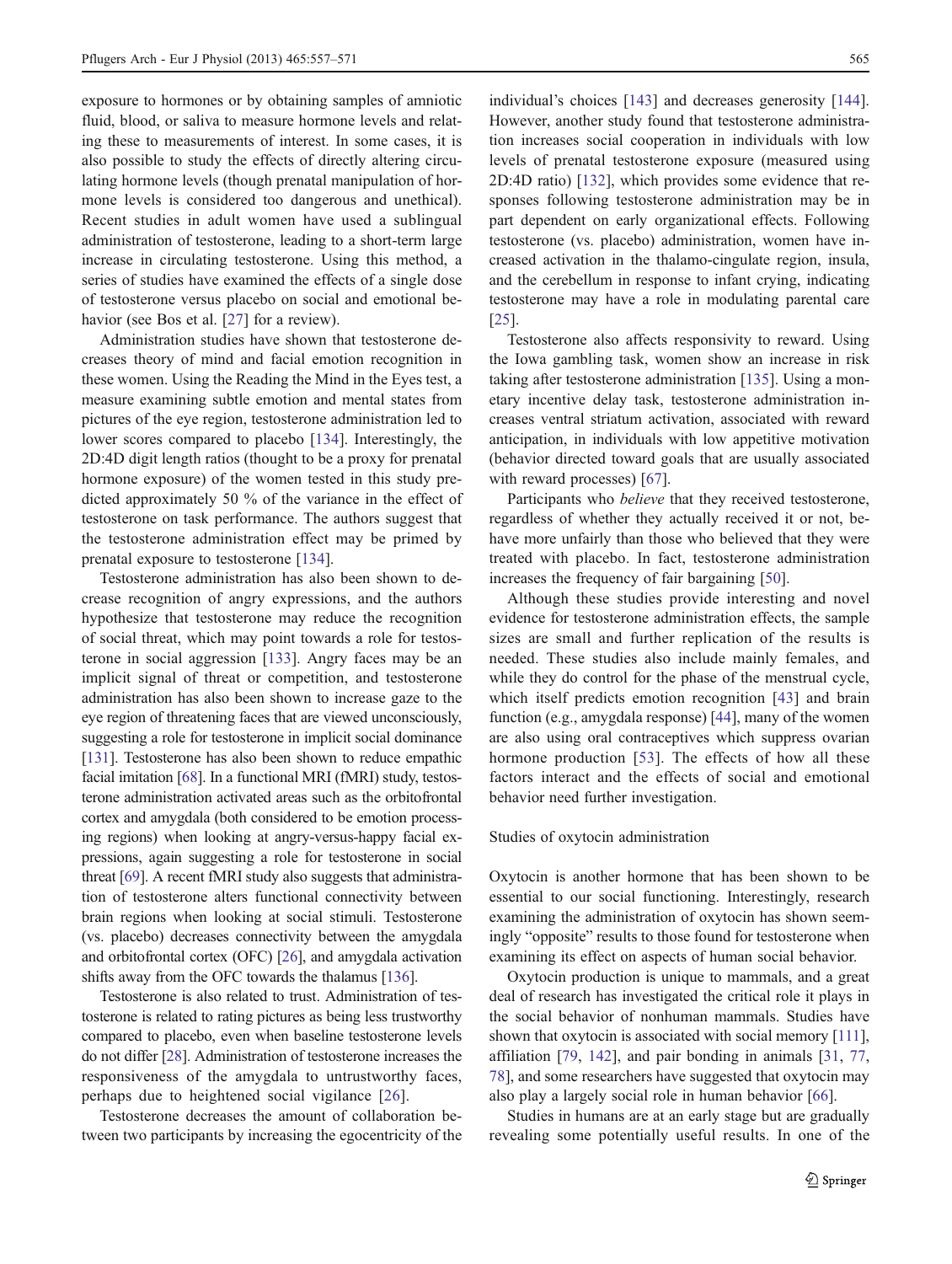earlier studies, duration and pattern of social gaze (towards the eye region) in men were increased by administration of an intranasal dose of oxytocin [[62](#page-12-0)]. Gaze is generally thought to be predictive of the ability to interpret the meaning of social situations and the intentions of others [[84\]](#page-12-0).

Research in social behavior has shown that a dose of intranasal oxytocin increases trust in social situations, suggesting that it might serve an affiliative purpose in humans, as well as animals [\[88\]](#page-12-0) (especially among ingroup members). For this reason, oxytocin is sometimes dubbed the "trust hormone". However, later work has shown that oxytocin modulates much more in social cognition than just interpersonal trust. fMRI studies have shown that oxytocin exerts influence on important neural circuits for a wide range of social–cognitive abilities such as eye gaze, mentalizing, emotion recognition, and learning [[18,](#page-11-0) [46](#page-11-0), [47,](#page-12-0) [57,](#page-12-0) [83,](#page-12-0) [89](#page-12-0), [110,](#page-13-0) [117](#page-13-0)]. Regions in these studies which are affected by oxytocin, such as the amygdala, fusiform gyrus, ventromedial prefrontal cortex, insula, superior temporal gyrus, and inferior frontal gyrus [[108\]](#page-13-0), are consistently atypical in conditions where difficulties in social cognition are a defining feature as in ASC [[45,](#page-11-0) [95\]](#page-13-0). Extensive reviews on oxytocin can be found elsewhere (e.g., [[66,](#page-12-0) [128](#page-13-0)]).

#### Testosterone versus oxytocin administration

Due to the seemingly disparate effects of administering testosterone and oxytocin, it has recently been proposed that steroids and neuropeptides are important in different environments [[27\]](#page-11-0). For example, testosterone may increase vigilance and motivation for action and may reduce social cognition in environments that demand action (such as in emergencies or high stress situations). Neuropeptides such as oxytocin may increase social cognition in environments that are safe or that do not demand action. The subtleties of these interactions are numerous and varied and need further testing [\[27](#page-11-0)]; however, it will be important to consider the environment and situational contexts when interpreting the findings from research of this kind, where the vast majority of studies are conducted in laboratory settings.

Further, unlike the testosterone studies that mainly include females, the vast majority of the studies on the effects of oxytocin have only included males. These samples were mainly chosen as a result of the practicalities of the side effects associated with each hormone. The generalizability of results from these studies has not yet been thoroughly tested, and possible sex-dependent outcomes have not been ruled out.

# Future directions

Social interactions undoubtedly play an important role in the development of social and emotional behavior. For example, research on gender-based expectations may cause parents, teachers, or caregivers to elicit and reinforce expected behavior from children [[127\]](#page-13-0), thus shaping the child's behavior. Further work on the role of the environment and how it interacts with hormone levels and behavior would be highly informative.

The relationships between hormones and behaviors in humans are likely to be dependent on many factors, and in the main report correlations with hormone levels measured at a single time point. Research in animals has generally shown that hormonal effects on behavior may be dose and time dependent [\[39,](#page-11-0) [71](#page-12-0)], and these issues need to be clarified. The replication of the results in larger sample sizes would also help to increase the range of hormone levels observed in these studies and assist in identifying any factors that are linked with levels in the extreme ranges.

It would also be valuable to further establish the relationships between direct measures of hormones (e.g., amniotic fluid or serum measures) and physical characteristics (e.g., 2D:4D ratio or dermatoglyphics) which have been used as proxy measures of hormone exposure. The benefit of using these types of measurements is that they are easy to obtain and have also been linked to multiple areas of human development. However, limited evidence exists for a relationship between these proxy measures and exposure to prenatal hormones. If such a link was confirmed using direct measures of hormones, it could simplify future investigations of hormone effects.

In studies of puberty, it would be beneficial for the field to include more in-depth studies that investigate the contribution of pubertal development, hormone levels, and social influences on development. The degree to which genetic variation is coupled with changes in hormone exposure is also unknown, and it may be that changes in hormone levels are simply a manifestation of a genetic influence. This would be an interesting area for future research since investigations of current testosterone levels have shown rates of heritability between 50and 66 % [\[65](#page-12-0), [75\]](#page-12-0). Sex hormones also have an epigenetic role in changing gene expression throughout development and likely interact with sex chromosome effects on sexual differentiation [[101,](#page-13-0) [102\]](#page-13-0), and further exploration of applications to social behavior would be important.

With regards to the administration studies, it is worth noting that the majority of studies that have used this methodology have restricted their samples to either a female sample when using testosterone or a male sample when using oxytocin. As a result, the findings of the abovementioned administration studies may not necessarily be generalized to samples of the opposite sex. Future studies should compare the responses of males and females to ascertain whether there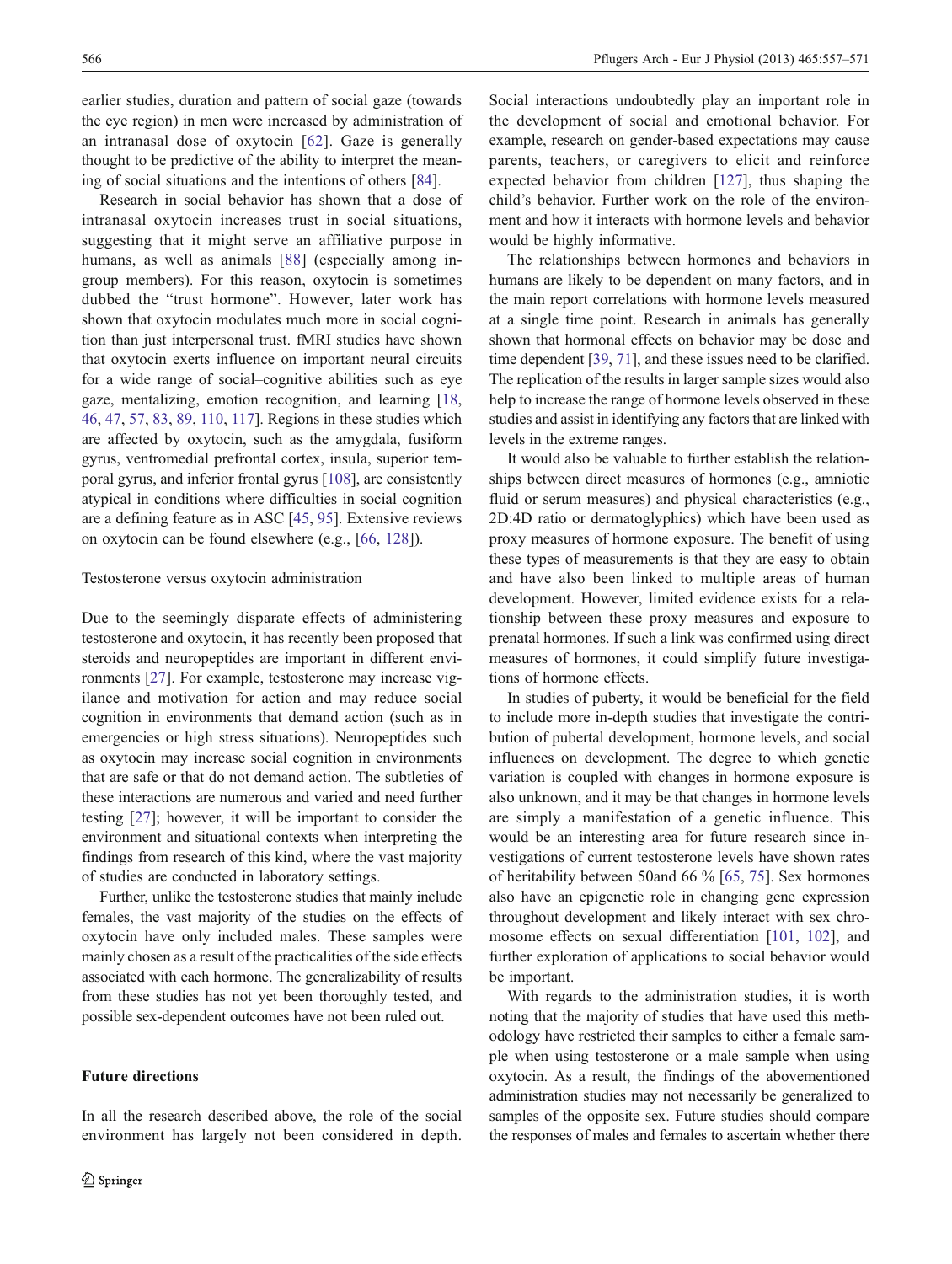<span id="page-10-0"></span>may be any sex-dependent effects. The testosterone administration studies also include those who are using oral contraceptives, which itself is a hormone manipulation. It would be important for this area for studies to investigate how oral or hormone contraception may interact with the testosterone administration.

# Conclusions

Research suggests that human social and emotional behaviors may be affected by gonadal hormones, in particular exposure to testosterone. The role of prenatal testosterone appears to be vital for early organization of the brain and, in particular, in the programming of sexual differentiation during critical periods of development. In humans, the most important period appears to be early–mid pregnancy. This finding has been repeated in studies looking at a number of behavioral measures and is also indicated by tendencies in those who are naturally exposed to elevated levels of the hormone through clinical conditions. It is also generally supported by studies in nonhuman mammals.

In later life, the effects of hormones such as testosterone during puberty have been shown to also predict behavior, but it is thought that these effects activate or fine-tune the early organization of the brain, although the exact relationships between these two time periods are far from clear. To some extent, the activational effect of hormones during puberty appears to be dependent on exposure during the organizational period of early development, when key tissues are first formed.

While the above conclusions appear to generally hold, it is apparent that there is still much work to be done to further understand the subtle effects that specific changes to hormone levels may have. Administration of hormones to an individual can provide some further clues. Generally speaking, such studies have concluded that increased testosterone levels seem to be involved with decreased social and emotional behavior, whereas administration of oxytocin increases social and emotional behavior.

More recent studies are beginning to identify the physical processes which may be involved in the effects of hormones on development and behavior. This research is generally at an early stage, though there is an indication that specific areas of the brain are more developed in those with higher prenatal testosterone levels. Functional MRI studies involving administration of particular hormones also indicate greater or reduced response from individual areas of the brain due to changes in testosterone or oxytocin levels. Such experiments are useful because they do not require a longitudinal design but at the same time cannot easily examine organizational effects. The ways in which steroids interact with neuropeptides and other hormones, as well as the cause

of natural variation of sex steroids in general, is still not well understood.

The investigation of both organizational and activational hormone exposure on behavioral development remains an area needing much more detailed research. In addition to helping us map the process of human development, findings in this area could have major implications for clinical conditions characterized by social and emotional difficulties such as autism. Such conditions have a very major impact on an individual's quality of life.

Although it does not yet provide a clear way to help, the science examining hormonal effects on social and emotional development has come a long way and continues to evolve at a rapid pace. This remains a vibrant area of research where long-term commitment to research goals can greatly increase our understanding of human physical and behavioral development. Many exciting studies are underway, and we look forward to disentangling some of the many biological and environmental factors that contribute to shaping human social and emotional behavior.

Acknowledgments BA, MVL, and SBC were supported by grants from the Nancy Lurie Marks Family Foundation, the Shirley Foundation, the MRC, and the Wellcome Trust during the period of this work. We are grateful to our colleagues and the families who have taken part in the research over the years. Parts of this review have been updated from Baron-Cohen, S., Tager-Flusberg, H., Lombardo, MV. (eds) Understanding Other Minds (Oxford University Press).

# References

- 1. Abramovich DR (1974) Human sexual differentiation—in utero influences. J Obstet Gynecol 81:448–453
- 2. Abramovich DR, Rowe P (1973) Foetal plasma testosterone levels at mid-pregnancy and at term: relationship to foetal sex. J Endocrinol 56(3):621–622
- 3. Alexander GM, Hines M (1994) Gender labels and play styles: their relative contribution to children's selection of playmates. Child Dev 65:869–879
- 4. Allison C, Baron-Cohen S, Wheelwright S, Charman T, Richler J, Pasco G, Brayne C (2008) The Q-CHAT (Quantitative Checklist for Autism in Toddlers): a normally distributed quantitative measure of autistic traits at 18–24 months of age: preliminary report. J Autism Dev Disord 38:1414–1425
- 5. APA (1994) DSM-IV Diagnostic and statistical manual of mental disorders, 4th edn. American Psychiatric Association, Washington
- 6. Arnold AP, Gorski RA (1984) Gonadal steroid induction of structural sex differences in the central nervous system. Annu Rev Neurosci 7:413–442
- 7. Auyeung B (2008) Foetal testosterone, cognitive sex differences and autistic traits. University of Cambridge, Cambridge
- 8. Auyeung B, Allison C, Wheelwright S, Baron-Cohen S (2012) Brief report: development of the adolescent empathy and systemizing quotients. J Autism Dev Disord 42(10):2225–2235. doi[:10.1007/s10803-012-1454-7](http://dx.doi.org/10.1007/s10803-012-1454-7)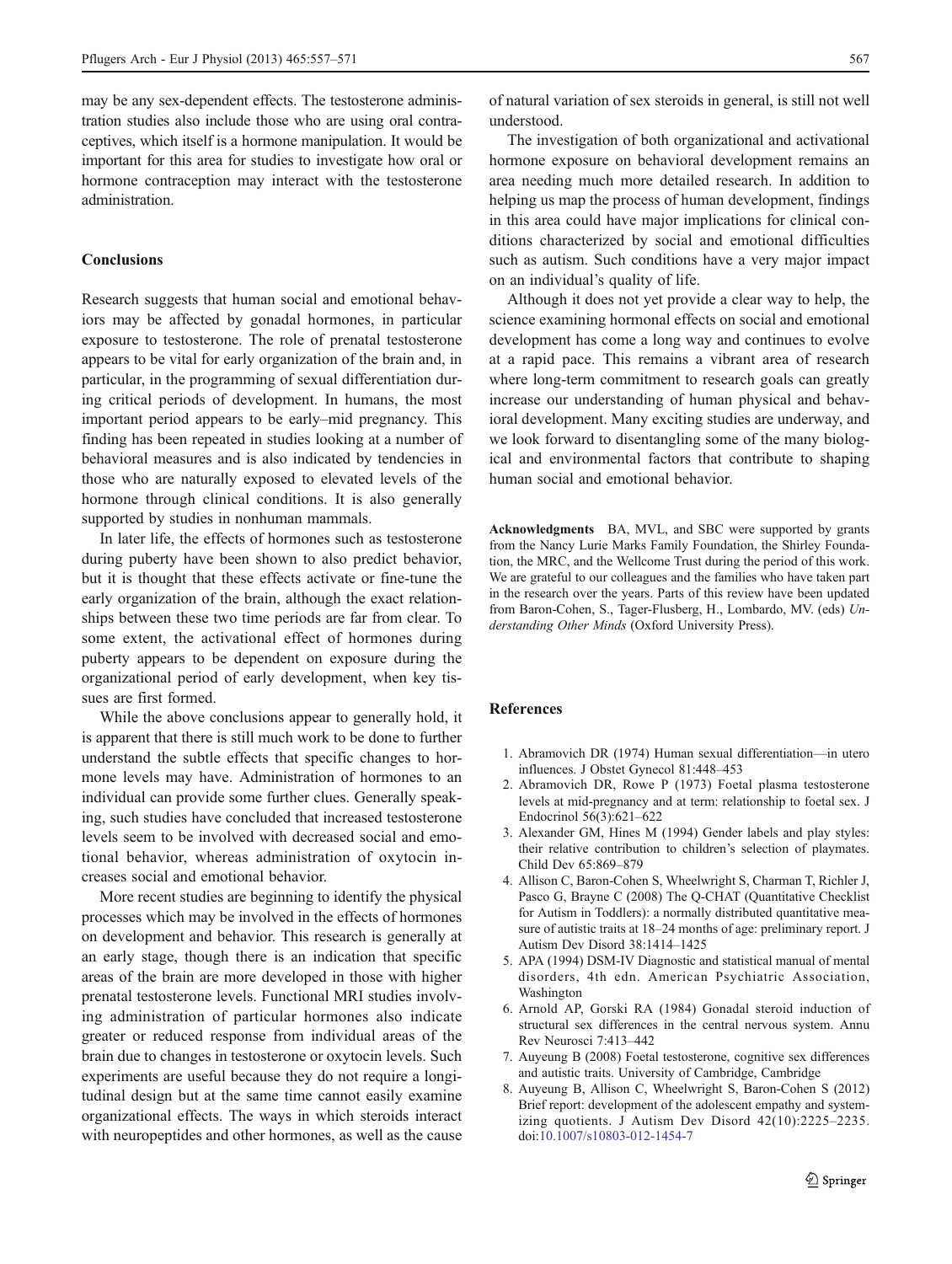- <span id="page-11-0"></span>9. Auyeung B, Baron-Cohen S, Ashwin E, Knickmeyer R, Taylor K, Hackett G, Hines M (2009) Fetal testosterone predicts sexually differentiated childhood behavior in girls and in boys. Psychol Sci 20:144–148
- 10. Auyeung B, Baron-Cohen S, Chapman E, Knickmeyer R, Taylor K, Hackett G (2006) Foetal testosterone and the child systemizing quotient. Eur J Endocrinol 155(suppl 1):S123–S130
- 11. Auyeung B, Baron-Cohen S, Chapman E, Knickmeyer R, Taylor K, Hackett G (2009) Fetal testosterone and autistic traits. Brit J Psychol  $100.1-22$
- 12. Auyeung B, Baron-Cohen S, Wheelwright S, Allison C (2008) The Autism Spectrum Quotient: children's version (AQ-Child). J Autism Dev Disord 38:1230–1240
- 13. Auyeung B, Taylor K, Hackett G, Baron-Cohen S (2010) Foetal testosterone and autistic traits in 18 to 24-month-old children. Mol Autism 1(1):11
- 14. Baron-Cohen S (1999) The extreme male-brain theory of autism. In: Tager Flusberg H (ed) Neurodevelopmental disorders. MIT Press, Cambridge
- 15. Baron-Cohen S, Lutchmaya S, Knickmeyer R (2004) Prenatal testosterone in mind. MIT Press, Cambridge
- 16. Baron-Cohen S, Wheelwright S, Spong A, Scahill L, Lawson J (2001) Are intuitive physics and intuitive psychology independent? A test with children with Asperger syndrome. J Dev Learn Disord 5:47–78
- 17. Baum MJ, Erskine MS (1984) Effect of neonatal gonadectomy and administration of testosterone on coital masculinization in the ferret. Endocrinology 115(6):2440–2444
- 18. Baumgartner T, Heinrichs M, Vonlanthen A, Fischbacher U, Fehr E (2008) Oxytocin shapes the neural circuitry of trust and trust adaptation in humans. Neuron 58(4):639–650. doi:[10.1016/](http://dx.doi.org/10.1016/j.neuron.2008.04.009) [j.neuron.2008.04.009](http://dx.doi.org/10.1016/j.neuron.2008.04.009)
- 19. Beatty WW, Tröster AI (1987) Gender differences in geographical knowledge. Sex Roles 16(11–12):565–590
- 20. Beck-Peccoz P, Padmanabhan V, Baggiani AM, Cortelazzi D, Buscaglia M, Medri G, Marconi AM, Pardi G, Beitins IZ (1991) Maturation of hypothalamic-pituitary-gonadal function in normal human fetuses: circulating levels of gonadotropins, their common alpha-subunit and free testosterone, and discrepancy between immunological and biological activities of circulating follicle-stimulating hormone. J Clin Endocr Metab 73:525–532
- 21. Bem SL (1974) The measurement of psychological androgyny. J Consult Clin Psychol 42(2):155–162
- 22. Berenbaum SA, Hines M (1992) Early androgens are related to childhood sex-typed toy preferences. Psychol Sci 3:203–206
- 23. Berlin DF, Languis ML (1981) Hemispheric correlates of the rodand-frame test. Percept Mot Ski 52(1):35–41
- 24. Bishop DVM (1998) Development of the children's communication checklist (CCC): a method for assessing qualitative aspects of communicative impairment in children. J Child Psychol Psychiatry 6:879–891
- 25. Bos PA, Hermans EJ, Montoya ER, Ramsey NF, van Honk J (2010) Testosterone administration modulates neural responses to crying infants in young females. Psychoneuroendocrinology 35(1):114–121. doi:[10.1016/j.psyneuen.2009.09.013](http://dx.doi.org/10.1016/j.psyneuen.2009.09.013)
- 26. Bos PA, Hermans EJ, Ramsey NF, van Honk J (2012) The neural mechanisms by which testosterone acts on interpersonal trust. NeuroImage 61(3):730–737. doi:[10.1016/j.neuroimage.2012.04.002](http://dx.doi.org/10.1016/j.neuroimage.2012.04.002)
- 27. Bos PA, Panksepp J, Bluthe RM, van Honk J (2012) Acute effects of steroid hormones and neuropeptides on human social-emotional behavior: a review of single administration studies. Front Neuroendocrinol 33(1):17–35. doi[:10.1016/j.yfrne.2011.01.002](http://dx.doi.org/10.1016/j.yfrne.2011.01.002)
- 28. Bos PA, Terburg D, van Honk J (2010) Testosterone decreases trust in socially naive humans. Proc Natl Acad Sci U S A 107(22):9991–9995. doi:[10.1073/pnas.0911700107](http://dx.doi.org/10.1073/pnas.0911700107)
- 29. Bramen JE, Hranilovich JA, Dahl RE, Chen J, Rosso C, Forbes EE, Dinov ID, Worthman CM, Sowell ER (2012) Sex matters during adolescence: testosterone-related cortical thickness maturation differs between boys and girls. PLoS One 7(3):e33850. doi[:10.1371/journal.pone.0033850](http://dx.doi.org/10.1371/journal.pone.0033850)
- 30. Breedlove SM (1994) Sexual differentiation of the human nervous system. Ann RevPsychol 45:389–418
- 31. Carter CS, Williams JR, Witt DM, Insel TR (1992) Oxytocin and social bonding. Ann N Y Acad Sci 652:204–211
- 32. Chakrabarti S, Fombonne E (2005) Pervasive developmental disorders in preschool children: confirmation of high prevalence. Am J Psychiatry 162(6):1133–1141
- 33. Chapman E, Baron-Cohen S, Auyeung B, Knickmeyer R, Taylor K, Hackett G (2006) Fetal testosterone and empathy: evidence from the Empathy Quotient (EQ) and the 'Reading the Mind in the Eyes' test. Soc Neurosci 1:135–148
- 34. Christensen LW, Gorski RA (1978) Independent masculinization of neuroendocrine systems by intracerebral implants of testosterone or estradiol in the neonatal female rat. Brain Res 146(2):325– 340. doi:[10.1016/0006-8993\(78\)90977-0](http://dx.doi.org/10.1016/0006-8993(78)90977-0)
- 35. Chura LR, Lombardo MV, Ashwin E, Auyeung B, Chakrabarti B, Bullmore ET, Baron-Cohen S (2010) Organizational effects of fetal testosterone on human corpus callosum size and asymmetry. Psychoneuroendocrinology 35:122–132
- 36. Clements JA, Reyes FI, Winter JS, Faiman C (1976) Studies on human sexual development. III. Fetal pituitary and serum, and amniotic fluid concentrations of LH, CG, and FSH. J Clin Endocrinol Metab 42(1):9–19
- 37. Cohen J (1988) Statistical power analysis for the behavioral sciences, 2nd edn. Lawrence Erlbaum Associates, Hillsdale
- 38. Cohen-Bendahan CCC, Buitelaar JK, van Goozen SHM, Orlebeke JF, Cohen-Kettenis PT (2005) Is there an effect of prenatal testosterone on aggression and other behavioral traits? A study comparing same-sex and opposite-sex twin girls. Horm Behav 47:230–237
- 39. Cohen-Bendahan CC, van de Beek C, Berenbaum SA (2005) Prenatal sex hormone effects on child and adult sex-typed behavior: methods and findings. Neurosci Biobehav R 29(2):353–384
- 40. Collaer ML, Hines M (1995) Human behavioural sex differences: a role for gonadal hormones during early development? Psychol Bull 118:55–107
- 41. Connellan J, Baron-Cohen S, Wheelwright S, Batki A, Ahluwalia J (2000) Sex differences in human neonatal social perception. Infant Behav Dev 23(1):113–118
- 42. d'Ercole C, Shojai R, Desbriere R, Chau C, Bretelle F, Piechon L, Boubli L (2003) Prenatal screening: invasive diagnostic approaches. Child's Nerv Syst 19(7–8):444–447
- 43. Derntl B, Kryspin-Exner I, Fernbach E, Moser E, Habel U (2008) Emotion recognition accuracy in healthy young females is associated with cycle phase. Horm Behav 53(1):90–95. doi[:10.1016/](http://dx.doi.org/10.1016/j.yhbeh.2007.09.006) [j.yhbeh.2007.09.006](http://dx.doi.org/10.1016/j.yhbeh.2007.09.006)
- 44. Derntl B, Windischberger C, Robinson S, Lamplmayr E, Kryspin-Exner I, Gur RC, Moser E, Habel U (2008) Facial emotion recognition and amygdala activation are associated with menstrual cycle phase. Psychoneuroendocrinology 33(8):1031– 1040. doi:[10.1016/j.psyneuen.2008.04.014](http://dx.doi.org/10.1016/j.psyneuen.2008.04.014)
- 45. Di Martino A, Ross K, Uddin LQ, Sklar AB, Castellanos FX, Milham MP (2009) Functional brain correlates of social and nonsocial processes in autism spectrum disorders: an activation likelihood estimation meta-analysis. Biol Psychiatry 65(1):63– 74. doi:[10.1016/j.biopsych.2008.09.022](http://dx.doi.org/10.1016/j.biopsych.2008.09.022)
- 46. Domes G, Heinrichs M, Glascher J, Buchel C, Braus DF, Herpertz SC (2007) Oxytocin attenuates amygdala responses to emotional faces regardless of valence. Biol Psychiatry 62:1187– 1190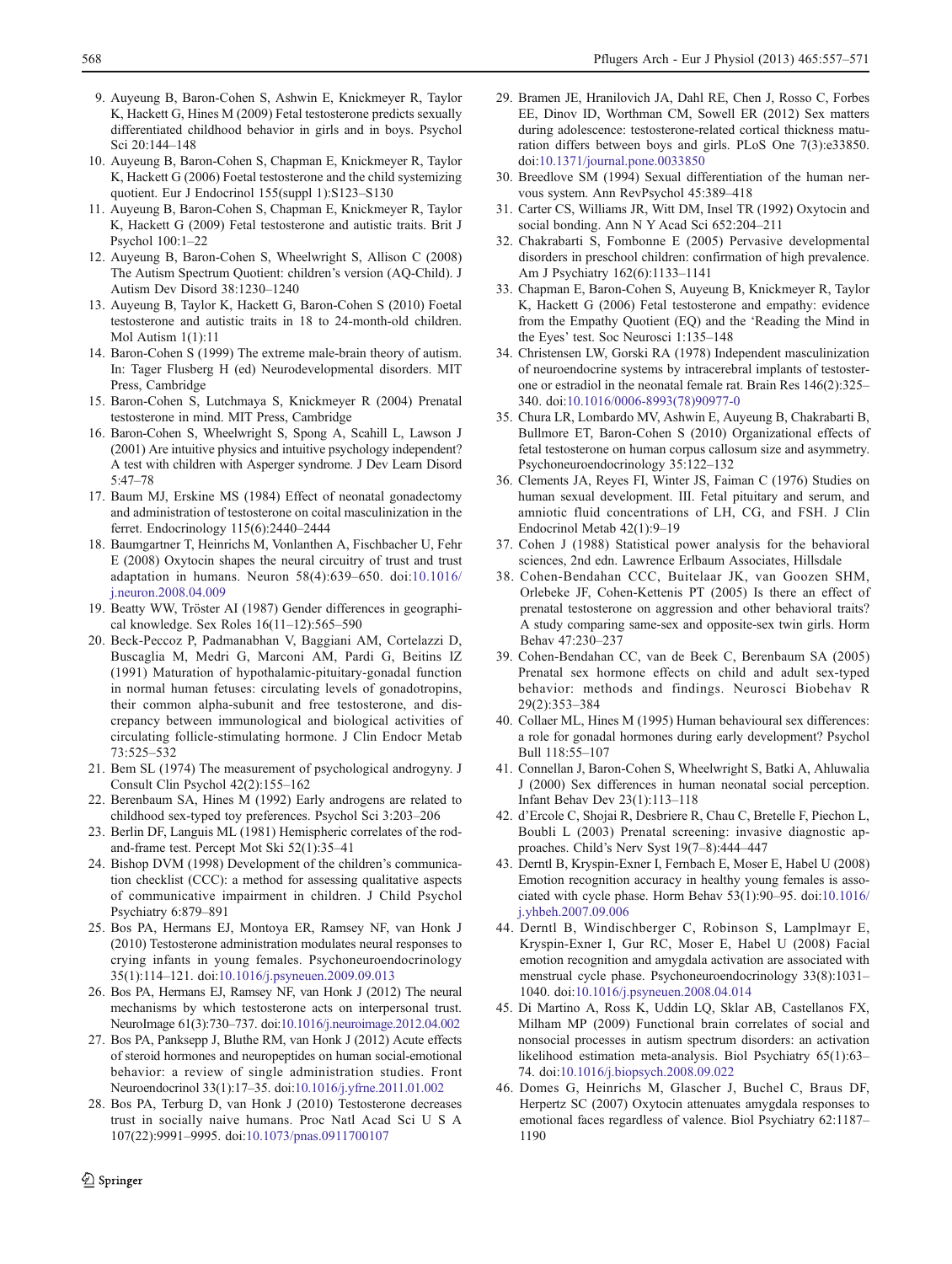- <span id="page-12-0"></span>47. Domes G, Lischke A, Berger C, Grossmann A, Hauenstein K, Heinrichs M, Herpertz SC (2010) Effects of intranasal oxytocin on emotional face processing in women. Psychoneuroendocrinology 35(1):83–93. doi[:10.1016/j.psyneuen.2009.06.016](http://dx.doi.org/10.1016/j.psyneuen.2009.06.016)
- 48. Dumontheil I, Burgess PW, Blakemore SJ (2008) Development of rostral prefrontal cortex and cognitive and behavioural disorders. Dev Med Child Neurol 50(3):168–181. doi[:10.1111/j.1469-](http://dx.doi.org/10.1111/j.1469-8749.2008.02026.x) [8749.2008.02026.x](http://dx.doi.org/10.1111/j.1469-8749.2008.02026.x)
- 49. Ehrhardt AA, Meyer-Bahlburg HF (1981) Effects of prenatal sex hormones on gender-related behavior. Science 211(4488):1312–1318
- 50. Eisenegger C, Naef M, Snozzi R, Heinrichs M, Fehr E (2010) Prejudice and truth about the effect of testosterone on human bargaining behaviour. Nature 463(7279):356–359. doi[:10.1038/](http://dx.doi.org/10.1038/nature08711) [nature08711](http://dx.doi.org/10.1038/nature08711)
- 51. Fausto-Sterling A (1992) Myths of gender. Basic Books, New York
- 52. Finkelstein JW, Susman EJ, Chinchilli VM, Kunselman SJ, D'Arcangelo MR, Schwab J, Demers LM, Liben LS, Lookingbill G, Kulin HE (1997) Estrogen or testosterone increases self-reported aggressive behaviors in hypogonadal adolescents. J Clin Endocrinol Metab 82(8):2433–2438
- 53. Fleischman DS, Navarrete CD, Fessler DM (2010) Oral contraceptives suppress ovarian hormone production. Psychol Sci 21(5):750–752. doi:[10.1177/0956797610368062,](http://dx.doi.org/10.1177/0956797610368062) author reply 753
- 54. Forbes EE, Dahl RE (2010) Pubertal development and behavior: hormonal activation of social and motivational tendencies. Brain Cogn 72(1):66–72. doi[:10.1016/j.bandc.2009.10.007](http://dx.doi.org/10.1016/j.bandc.2009.10.007)
- 55. Frith U, Morton J, Leslie AM (1991) The cognitive basis of a biological disorder: autism. Trends Neurosci 14(10):433–438
- 56. Galea LA, Kimura D (1993) Sex differences in route-learning. Personal Individ Differ 14(1):53–65
- 57. Gamer M, Zurowski B, Buchel C (2010) Different amygdala subregions mediate valence-related and attentional effects of oxytocin in humans. Proc Natl Acad Sci U S A 107(20):9400– 9405. doi:[10.1073/pnas.1000985107](http://dx.doi.org/10.1073/pnas.1000985107)
- 58. Gillberg C, Cederlund M, Lamberg K, Zeijlon L (2006) Brief report: "the autism epidemic". The registered prevalence of autism in a Swedish urban area. J Autism Dev Disord 36(3):429–435
- 59. Gotz F, Dorner G (1976) Sex hormone-dependent brain maturation and sexual behaviour in rats. Endokrinologie 68(3):275–282
- 60. Goy RW, Bercovitch FB, McBrair MC (1988) Behavioral masculinization is independent of genital masculinization in prenatally androgenized female rhesus macaques. Horm Behav 22:552–571
- 61. Goy RW, McEwen BS (1980) Sexual differentiation of the brain. MIT Press, Cambridge
- 62. Guastella AJ, Mitchell PB, Dadds MR (2008) Oxytocin increases gaze to the eye region of human faces. Biol Psychiatry 63(1):3–5
- 63. Hamilton A, Plunkett K, Shafer G (2000) Infant vocabulary development assessed with a British communicative inventory: lower scores in the UK than the USA. J Child Lang 27(3):689–705
- 64. Hampson E, Rovet JF, Altmann D (1998) Spatial reasoning in children with congenital adrenal hyperplasia due to 21 hydroxylase deficiency. Dev Neuropsychol 14(2):299–320
- 65. Harris JA, Vernon PA, Boomsma DI (1998) The heritability of testosterone: a study of Dutch adolescent twins and their parents. Behav Genet 28:165–171
- 66. Heinrichs M, von Dawans B, Domes G (2009) Oxytocin, vasopressin, and human social behavior. Front Neuroendocrinol 30(4):548–557. doi[:10.1016/j.yfrne.2009.05.005](http://dx.doi.org/10.1016/j.yfrne.2009.05.005)
- 67. Hermans EJ, Bos PA, Ossewaarde L, Ramsey NF, Fernandez G, van Honk J (2010) Effects of exogenous testosterone on the ventral striatal BOLD response during reward anticipation in healthy women. NeuroImage 52(1):277–283. doi:[10.1016/](http://dx.doi.org/10.1016/j.neuroimage.2010.04.019) [j.neuroimage.2010.04.019](http://dx.doi.org/10.1016/j.neuroimage.2010.04.019)
- 68. Hermans EJ, Putman P, van Honk J (2006) Testosterone administration reduces empathetic behavior: a facial mimicry study. Psychoneuroendocrinology 31(7):859–866
- 69. Hermans EJ, Ramsey NF, van Honk J (2008) Exogenous testosterone enhances responsiveness to social threat in the neural circuitry of social aggression in humans. Biol Psychiatry 63(3):263–270. doi[:10.1016/j.biopsych.2007.05.013](http://dx.doi.org/10.1016/j.biopsych.2007.05.013)
- 70. Hines M (2003) Sex steroids and human behavior: prenatal androgen exposure and sex-typical play behavior in children. Ann N Y Acad Sci 1007:272–282
- 71. Hines M (2004) Brain gender. Oxford University Press, New York
- 72. Hines M, Brook C, Conway GS (2004) Androgen and psychosexual development: core gender identity, sexual orientation and recalled childhood gender role behavior in women and men with congenital adrenal hyperplasia (CAH). J Sex Res 41(1):75–81
- 73. Hines M, Davis FC, Coquelin A, Goy RW, Gorski RA (1985) Sexually dimorphic regions in the medial preoptic area and the bed nucleus of the stria terminalis of the guinea pig brain: a description and an investigation of their relationship to gonadal steroids in adulthood. J Neurosci 5(1):40–47
- 74. Hines M, Fane BA, Pasterski VL, Matthews GA, Conway GS, Brook C (2003) Spatial abilities following prenatal androgen abnormality: targeting and mental rotations performance in individuals with congenital adrenal hyperplasia. Psychoneuroendocrinology 28:1010–1026
- 75. Hoekstra R, Bartels M, Boomsma DI (2006) Heritability of testosterone levels in 12-year-old twins and its relation to pubertal development. Twin Res Hum Genet 9:558–565
- 76. Hoffman ML (1977) Sex differences in empathy and related behaviors. Psychol Bull 84(4):712–722
- 77. Insel TR, Hulihan TJ (1995) A gender-specific mechanism for pair bonding: oxytocin and partner preference formation in monogamous voles. Behav Neurosci 109(4):782–789
- 78. Insel TR, Winslow JT, Wang ZX, Young L, Hulihan TJ (1995) Oxytocin and the molecular basis of monogamy. Adv Exp Med Biol 395:227–234
- 79. Insel TR, Winslow JT, Witt DM (1992) Homologous regulation of brain oxytocin receptors. Endocrinology 130(5):2602–2608
- 80. Johnson ES, Meade AC (1987) Developmental patterns of spatial ability: an early sex difference. Child Dev 58(3):725–740
- 81. Jost A (1970) Hormonal factors in the sex differentiation of the mammalian foetus. Philos Trans R Soc Lon: B Biol Sci 259(828):119–130
- 82. Kimura D (1999) Sex and cognition. MIT Press, Cambridge
- 83. Kirsch P, Esslinger C, Chen Q, Mier D, Lis S, Siddhanti S, Gruppe H, Mattay VS, Gallhofer B, Meyer-Lindenberg A (2005) Oxytocin modulates neural circuitry for social cognition and fear in humans. J Neurosci 25(49):11489–11493
- 84. Klin A, Jones W, Schultz R, Volkmar F, Cohen D (2002) Visual fixation patterns during viewing of naturalistic social situations as predictors of social competence in individuals with autism. Arch Gen Psychiatry 59(9):809–816
- 85. Knickmeyer RC, Baron-Cohen S (2006) Fetal testosterone and sex differences. Early Human Dev 82(12):755–760
- 86. Knickmeyer R, Baron-Cohen S, Raggatt P, Taylor K (2005) Foetal testosterone, social relationships, and restricted interests in children. J Child Psychol Psychiatry 46(2):198–210
- 87. Knickmeyer R, Baron-Cohen S, Raggatt P, Taylor K, Hackett G (2006) Fetal testosterone and empathy. Horm Behav 49:282–292
- 88. Kosfeld M, Heinrichs M, Zak PJ, Fischbacher U, Fehr E (2005) Oxytocin increases trust in humans. Nature 435(7042):673–676
- 89. Labuschagne I, Phan KL, Wood A, Angstadt M, Chua P, Heinrichs M, Stout JC, Nathan PJ (2010) Oxytocin attenuates amygdala reactivity to fear in generalized social anxiety disorder. Neuropsychopharmacology 35(12):2403–2413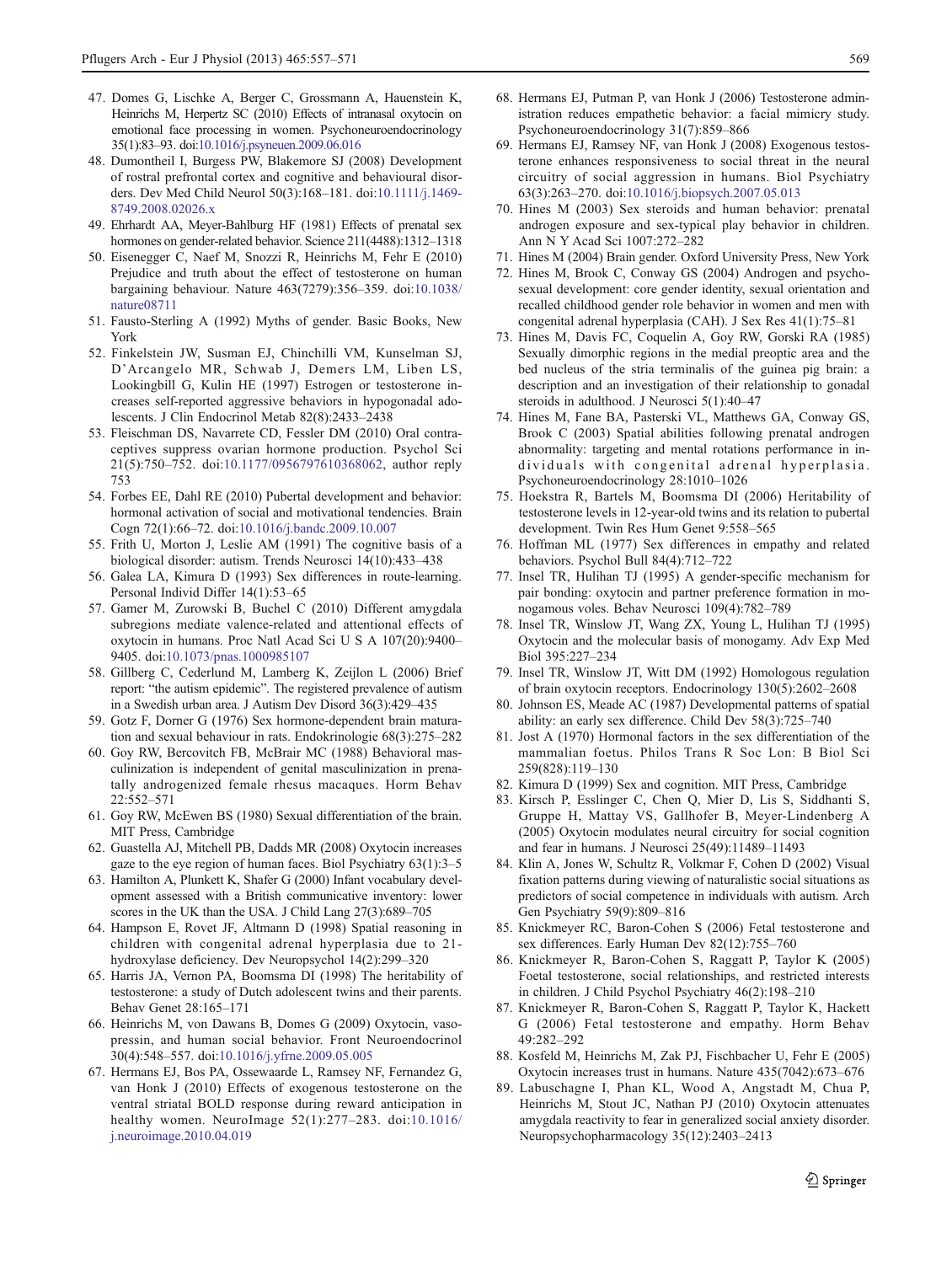- <span id="page-13-0"></span>90. Larsen PR, Kronenberg HM, Melmed S, Polonsky KS (eds) (2002) Williams textbook of endocrinology, 10th edn. Philadelphia, Saunders
- 91. Leslie AM (1987) Pretence and representation: the origins of "theory of mind". Psychol Rev 94:412–426
- 92. Liss MB (1979) Variables influencing modeling and sex-typed play. Psychol Rep 44:1107–1115
- 93. Lombardo MV, Ashwin E, Auyeung B, Chakrabarti B, Lai MC, Taylor K, Hackett G, Bullmore ET, Baron-Cohen S (2012) Fetal programming effects of testosterone on the reward system and behavioral approach tendencies in humans. Biol Psychiatry. doi[:10.1016/j.biopsych.2012.05.027](http://dx.doi.org/10.1016/j.biopsych.2012.05.027)
- 94. Lombardo MV, Ashwin E, Auyeung B, Chakrabarti B, Taylor K, Hackett G, Bullmore ET, Baron-Cohen S (2012) Fetal testosterone influences sexually dimorphic gray matter in the human brain. J Neurosci 32(2):674–680. doi:[10.1523/JNEUROSCI.4389-11.2012](http://dx.doi.org/10.1523/JNEUROSCI.4389-11.2012)
- 95. Lombardo MV, Baron-Cohen S, Belmonte MK, Chakrabarti B (2011) Neural endophenotypes of social behaviour in autism spectrum conditions. In: Decety J, Cacioppo J (eds) Oxford handbook of social neuroscience. Oxford University Press, Oxford
- 96. Lutchmaya S, Baron-Cohen S, Raggatt P (2002) Foetal testosterone and eye contact in 12 month old infants. Infant Behav Dev 25:327–335
- 97. Lutchmaya S, Baron-Cohen S, Raggatt P (2002) Foetal testosterone and vocabulary size in 18- and 24-month-old infants. Infant Behav Dev 24(4):418–424
- 98. MacLusky N, Naftolin F (1981) Sexual differentiation of the central nervous system. Science 211:1294–1303
- 99. Martin CA, Kelly TH, Rayens MK, Brogli BR, Brenzel A, Smith WJ, Omar HA (2002) Sensation seeking, puberty, and nicotine, alcohol, and marijuana use in adolescence. J Am Acad Child Adolesc Psychiatry 41(12):1495–1502. doi[:10.1097/00004583-](http://dx.doi.org/10.1097/00004583-200212000-00022) [200212000-00022](http://dx.doi.org/10.1097/00004583-200212000-00022)
- 100. Masters MS, Sanders B (1993) Is the gender difference in mental rotation disappearing? Behav Genet 23(4):337–341
- 101. McCarthy MM, Arnold AP (2011) Reframing sexual differentiation of the brain. Nat Neurosci 14(6):677–683
- 102. McCarthy MM, Auger AP, Bale TL, De Vries GJ, Dunn GA, Forger NG, Murray EK, Nugent BM, Schwarz JM, Wilson ME (2009) The epigenetics of sex differences in the brain. J Neurosci 29(41):12815–12823
- 103. New MI (1998) Diagnosis and management of congenital adrenal hyperplasia. Ann Rev Med 49:311–328
- 104. Norman RJ, Dewailly D, Legro RS, Hickey TE (2007) Polycystic ovary syndrome. Lancet 370(9588):685–697
- 105. Palomba S, Marotta A, Di Cello A, Russo T, Falbo A, Orio F, Tolino A, Zullo F, Esposito R, La Sala GB (2012) Pervasive developmental disorders in children of hyperandrogenic women with polycystic ovary syndrome: a longitudinal case–control study. Clin Endocrinol (Oxf). doi[:10.1111/j.1365-2265.2012.04443.x](http://dx.doi.org/10.1111/j.1365-2265.2012.04443.x)
- 106. Pasterski VL, Geffner ME, Brain C, Hindmarsh P, Brook C, Hines M (2005) Prenatal hormones and postnatal socialization by parents as determinants of male-typical toy play in girls with congenital adrenal hyperplasia. Child Dev 76(1):264–278
- 107. Petersen AC, Crockett L, Richards M, Boxer A (1988) A selfreport measure of pubertal status: reliability, validity, and initial norms. J Youth Adolesc 17:117–133
- 108. Petrovic P, Kalisch R, Singer T, Dolan RJ (2008) Oxytocin attenuates affective evaluations of conditioned faces and amygdala activity. J Neurosci 28(26):6607–6615
- 109. Phoenix CH, Goy RW, Gerall AA, Young WC (1959) Organizing action of prenatally administered testosterone propionate on the tissues mediating mating behavior in the female guinea pig. Endocrinology 65:369–382
- 110. Pincus D, Kose S, Arana A, Johnson K, Morgan PS, Borckardt J, Herbsman T, Hardaway F, George MS, Panksepp J, Nahas Z (2010)

Inverse effects of oxytocin on attributing mental activity to others in depressed and healthy subjects: a double-blind placebo controlled FMRI study. Front Psychiatry 1:134. doi:[10.3389/fpsyt.2010.00134](http://dx.doi.org/10.3389/fpsyt.2010.00134)

- 111. Popik P, Vos PE, Van Ree JM (1992) Neurohypophyseal hormone receptors in the septum are implicated in social recognition in the rat. Behav Pharmacol 3(4):351–358
- 112. Quadagno DM, Briscoe R, Quadagno JS (1977) Effects of perinatal gonadal hormones on selected nonsexual behavior patterns: a critical assessment of the nonhuman and human literature. Psychol Bull 84:62–80
- 113. Reinisch JM, Sanders SA (1986) A test of sex differences in aggressive response to hypothetical conflict situations. J Personal Soc Psychol 50(5):1045–1049
- 114. Resnick SM, Berenbaum SA, Gottesman II, Bouchard TJ (1986) Early hormonal influences on cognitive functioning in congenital adrenal hyperplasia. Dev Psychol 22(2):191–198
- 115. Reyes FI, Boroditsky RS, Winter JS, Faiman C (1974) Studies on human sexual development. II. Fetal and maternal serum gonadotropin and sex steroid concentrations. J Clin Endocrinol Metab 38(4):612–617
- 116. Reyes FI, Winter JS, Faiman C (1973) Studies on human sexual development. I. Fetal gonadal and adrenal sex steroids. J Clin Endocrinol Metab 37(1):74–78
- 117. Riem MM, Bakermans-Kranenburg MJ, Pieper S, Tops M, Boksem MA, Vermeiren RR, van Ijzendoorn MH, Rombouts SA (2011) Oxytocin modulates amygdala, insula, and inferior frontal gyrus responses to infant crying: a randomized controlled trial. Biol Psychiatry. doi[:10.1016/j.biopsych.2011.02.006](http://dx.doi.org/10.1016/j.biopsych.2011.02.006)
- 118. Robinson J, Judd H, Young P, Jones D, Yen S (1977) Amniotic fluid androgens and estrogens in midgestation. J Clin Endocrinol 45:755–761
- 119. Romeo RD, Richardson HN, Sisk CL (2002) Puberty and the maturation of the male brain and sexual behavior: recasting a behavioral potential. Neurosci Biobehav Rev 26(3):381–391
- 120. Sangalli M, Langdana F, Thurlow C (2004) Pregnancy loss rate following routine genetic amniocentesis at Wellington Hospital. N Z Med J 117(1191):U818
- 121. Saxe R, Kanwisher N (2003) People thinking about thinking people. The role of the temporo-parietal junction in "theory of mind". NeuroImage 19(4):1835–1842
- 122. Schulz KM, Molenda-Figueira HA, Sisk CL (2009) Back to the future: the organizational-activational hypothesis adapted to puberty and adolescence. Horm Behav 55(5):597–604. doi[:10.1016/](http://dx.doi.org/10.1016/j.yhbeh.2009.03.010) [j.yhbeh.2009.03.010](http://dx.doi.org/10.1016/j.yhbeh.2009.03.010)
- 123. Scott FJ, Baron-Cohen S, Bolton P, Brayne C (2002) The CAST (Childhood Asperger Syndrome Test): preliminary development of a UK screen for mainstream primary-school-age children. Autism 6(1):9–13
- 124. Seron-Ferre M, Ducsay CA, Valenzuela GJ (1993) Circadian rhythms during pregnancy. Endocr Rev 14(5):594–609
- 125. Servin A, Bohlin G, Berlin D (1999) Sex differences in 1-, 3-, and 5-year-olds' toy-choice in a structured play session. Scand J Psychol 40:43–48
- 126. Smail PJ, Reyes FI, Winter JSD, Faiman C (1981) The fetal hormonal environment and its effect on the morphogenesis of the genital system. In: Kogan SJ, Hafez ESE (eds) Pediatric andrology. Martinus Nijhoff, Boston, pp 9–19
- 127. Stern M, Karraker KH (1989) Sex stereotyping of infants: a review of gender labeling studies. Sex Roles 20:501–522
- 128. Striepens N, Kendrick KM, Maier W, Hurlemann R (2011) Prosocial effects of oxytocin and clinical evidence for its therapeutic potential. Front Neuroendocrinol 32(4):426–450. doi:[10.1016/j.yfrne.2011.07.001](http://dx.doi.org/10.1016/j.yfrne.2011.07.001)
- 129. Swettenham J, Baron-Cohen S, Charman T, Cox A, Baird G, Drew A, Rees L, Wheelwright S (1998) The frequency and distribution of spontaneous attention shifts between social and non-social stimuli in autistic, typically developing, and non-